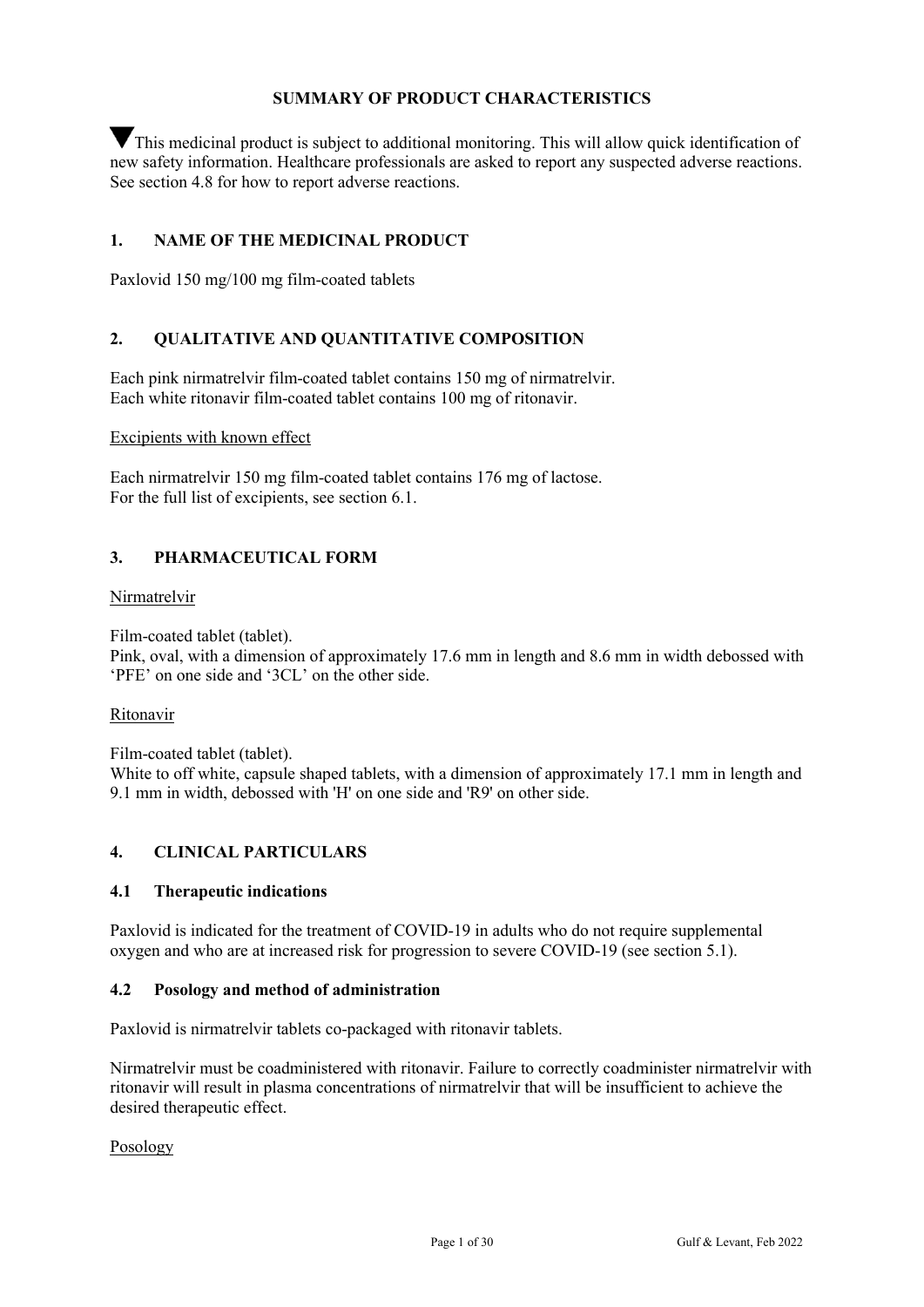The recommended dosage is 300 mg nirmatrelvir (two 150 mg tablets) with 100 mg ritonavir (one 100 mg tablet) all taken together orally twice daily for 5 days. Paxlovid should be given as soon as possible after positive results of direct SARS-CoV-2 viral testing and within 5 days of onset of symptoms.

Paxlovid can be taken with or without food. The tablets should be swallowed whole and not chewed, broken or crushed.

A missed dose should be taken as soon as possible and within 8 hours of the scheduled time, and the normal dosing schedule should be resumed. If more than 8 hours has elapsed, the missed dose should not be taken and the treatment should resume according to the normal dosing schedule.

If a patient requires hospitalization due to severe or critical COVID-19 after starting treatment with Paxlovid, the patient should complete the full 5-day treatment course at the discretion of his/her healthcare provider.

# Special populations

#### *Paediatric population*

The safety and efficacy of Paxlovid in paediatric patients younger than 18 years of age have not yet been established.

#### *Elderly*

No dose adjustment is currently recommended for elderly patients.

#### *Renal impairment*

No dose adjustment is needed in patients with mild renal impairment.

In patients with moderate renal impairment, the dose of Paxlovid should be reduced to nirmatrelvir/ritonavir 150 mg/100 mg (1 tablet of each) twice daily for 5 days. The remaining tablet of nirmatrelvir should be disposed of in accordance with local requirements (see section 6.6). Paxlovid is not recommended in patients with severe renal impairment or with renal failure as the appropriate dose has not yet been determined (see section 5.2).

#### *Hepatic impairment*

No dosage adjustment of Paxlovid is needed for patients with either mild (Child-Pugh Class A) or moderate (Child-Pugh Class B) hepatic impairment.

No pharmacokinetic or safety data are available regarding the use of nirmatrelvir or ritonavir in subjects with severe hepatic impairment (Child-Pugh Class C), therefore, Paxlovid is contraindicated in patients with severe hepatic impairment.

#### *Concomitant therapy with ritonavir- or cobicistat-containing regimen*

No dose adjustment is needed; the dose of Paxlovid is 300 mg/100 mg twice daily for 5 days. Patients diagnosed with human immunodeficiency virus (HIV) or hepatitis C virus (HCV) infection who are receiving ritonavir- or cobicistat-containing regimen should continue their treatment as indicated.

# **4.3 Contraindications**

Paxlovid is contraindicated in patients:

- with a history of clinically significant hypersensitivity to the active substances (nirmatrelvir/ritonavir) or to any of the excipients listed in section 6.1.
- with severe hepatic impairment.
- with severe renal impairment.

Paxlovid is also contraindicated with medicinal products that are highly dependent on CYP3A for clearance and for which elevated plasma concentrations are associated with serious and/or lifethreatening reactions. Paxlovid is also contraindicated with medicinal products that are potent CYP3A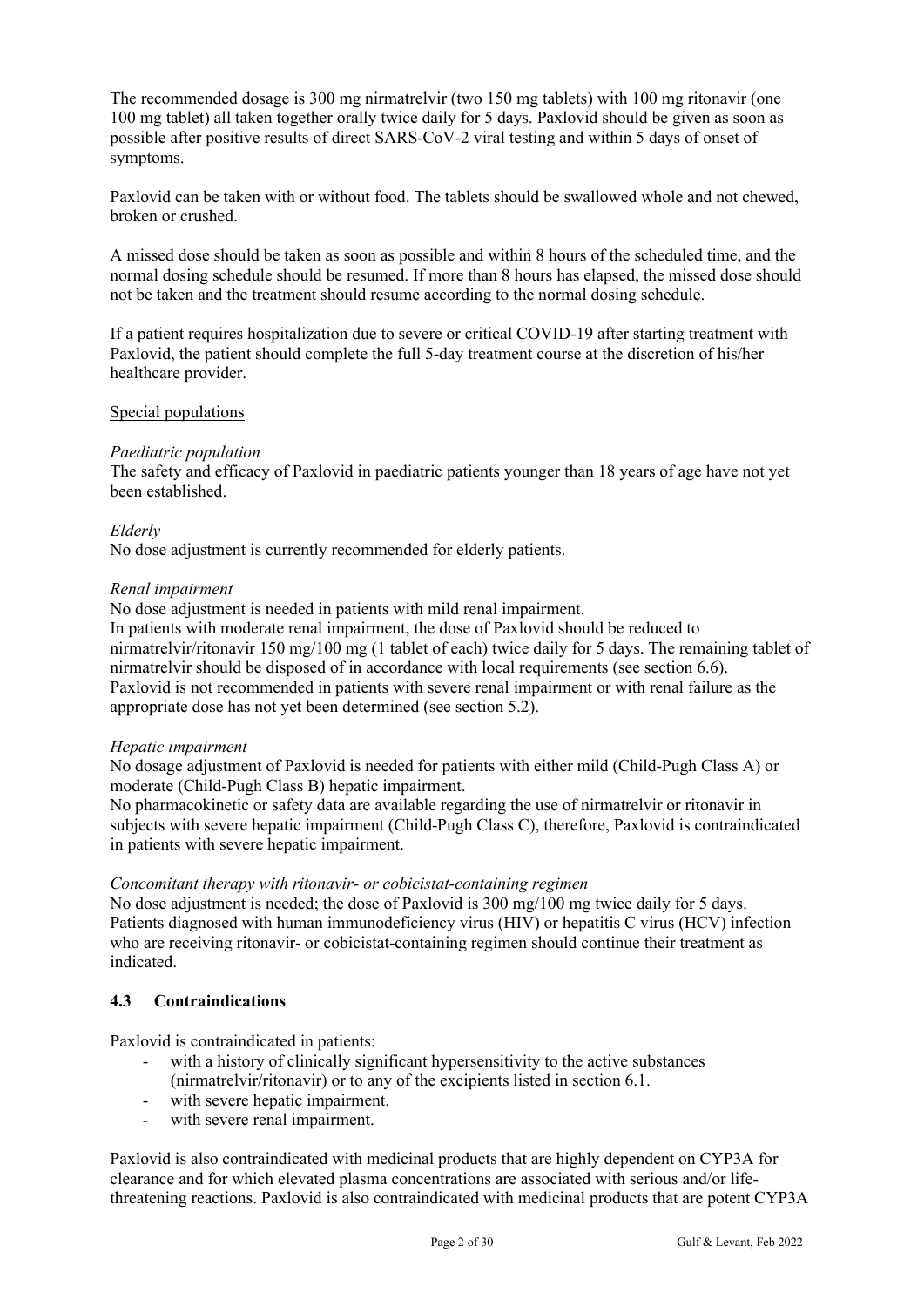inducers where significantly reduced plasma nirmatrelvir/ritonavir concentrations may be associated with the potential for loss of virologic response and possible resistance.

| <u>mi mau vivn/ritonavn</u><br><b>Medicinal product class</b>                                                                                | <b>Medicinal products</b> | <b>Clinical comments</b>                  |  |
|----------------------------------------------------------------------------------------------------------------------------------------------|---------------------------|-------------------------------------------|--|
|                                                                                                                                              | within class              |                                           |  |
|                                                                                                                                              |                           |                                           |  |
| Interactions that result in increased concentrations of concomitant medicinal product as<br>Paxlovid inhibits their CYP3A4 metabolic pathway |                           |                                           |  |
| Alpha 1-adrenoreceptor                                                                                                                       | alfuzosin                 | Increased plasma concentrations of        |  |
| antagonist                                                                                                                                   |                           | alfuzosin may lead to severe              |  |
|                                                                                                                                              |                           | hypotension.                              |  |
| Analgesics                                                                                                                                   | pethidine,                | Increased plasma concentrations of        |  |
|                                                                                                                                              | piroxicam,                | norpethidine, piroxicam and               |  |
|                                                                                                                                              | propoxyphene              | propoxyphene may result in serious        |  |
|                                                                                                                                              |                           | respiratory depression or haematologic    |  |
|                                                                                                                                              |                           | abnormalities.                            |  |
| Antianginal                                                                                                                                  | ranolazine                | Potentially increased plasma              |  |
|                                                                                                                                              |                           | concentrations of ranolazine may result   |  |
|                                                                                                                                              |                           | in serious and/or life-threatening        |  |
|                                                                                                                                              |                           | reactions.                                |  |
| Anticancer                                                                                                                                   | neratinib                 | Increased plasma concentrations of        |  |
|                                                                                                                                              |                           | neratinib which may increase the          |  |
|                                                                                                                                              |                           | potential for serious and/or              |  |
|                                                                                                                                              |                           |                                           |  |
|                                                                                                                                              |                           | life-threatening reactions including      |  |
|                                                                                                                                              |                           | hepatotoxicity.                           |  |
|                                                                                                                                              |                           |                                           |  |
|                                                                                                                                              | venetoclax                | Increased plasma concentrations of        |  |
|                                                                                                                                              |                           | venetoclax which may increase the risk    |  |
|                                                                                                                                              |                           | risk of tumour lysis syndrome at the      |  |
|                                                                                                                                              |                           | dose initiation and during the dose-      |  |
|                                                                                                                                              |                           | titration phase.                          |  |
| Antiarrhythmics                                                                                                                              | amiodarone,               | Potentially increased plasma              |  |
|                                                                                                                                              | bepridil,                 | concentrations of amiodarone, bepridil,   |  |
|                                                                                                                                              | dronedarone,              | dronedarone, encainide, flecainide,       |  |
|                                                                                                                                              | encainide,                | propafenone and quinidine may result in   |  |
|                                                                                                                                              | flecainide,               | arrhythmias or other serious adverse      |  |
|                                                                                                                                              | propafenone,              | effects.                                  |  |
|                                                                                                                                              | quinidine                 |                                           |  |
| Antibiotic                                                                                                                                   | fusidic acid              | Increased plasma concentrations of        |  |
|                                                                                                                                              |                           | fusidic acid and ritonavir.               |  |
| Anti-gout                                                                                                                                    | colchicine                | Increased plasma concentrations of        |  |
|                                                                                                                                              |                           | colchicine may result in serious and/or   |  |
|                                                                                                                                              |                           | life-threatening reactions in patients    |  |
|                                                                                                                                              |                           | with renal and/or hepatic impairment.     |  |
| Antihistamines                                                                                                                               | astemizole,               | Increased plasma concentrations of        |  |
|                                                                                                                                              | terfenadine               | astemizole and terfenadine may result in  |  |
|                                                                                                                                              |                           | serious arrhythmias from these agents.    |  |
| Antipsychotics/neuroleptics                                                                                                                  | lurasidone,               | Increased plasma concentrations of        |  |
|                                                                                                                                              | pimozide,                 | lurasidone, pimozide and clozapine may    |  |
|                                                                                                                                              | clozapine                 | result in serious and/or life-threatening |  |
|                                                                                                                                              |                           | reactions.                                |  |
|                                                                                                                                              |                           |                                           |  |
|                                                                                                                                              | quetiapine                | Increased plasma concentrations of        |  |
|                                                                                                                                              |                           | quetiapine may lead to coma.              |  |

**Table 1: Medicinal products that are contraindicated for concomitant use with nirmatrelvir/ritonavir**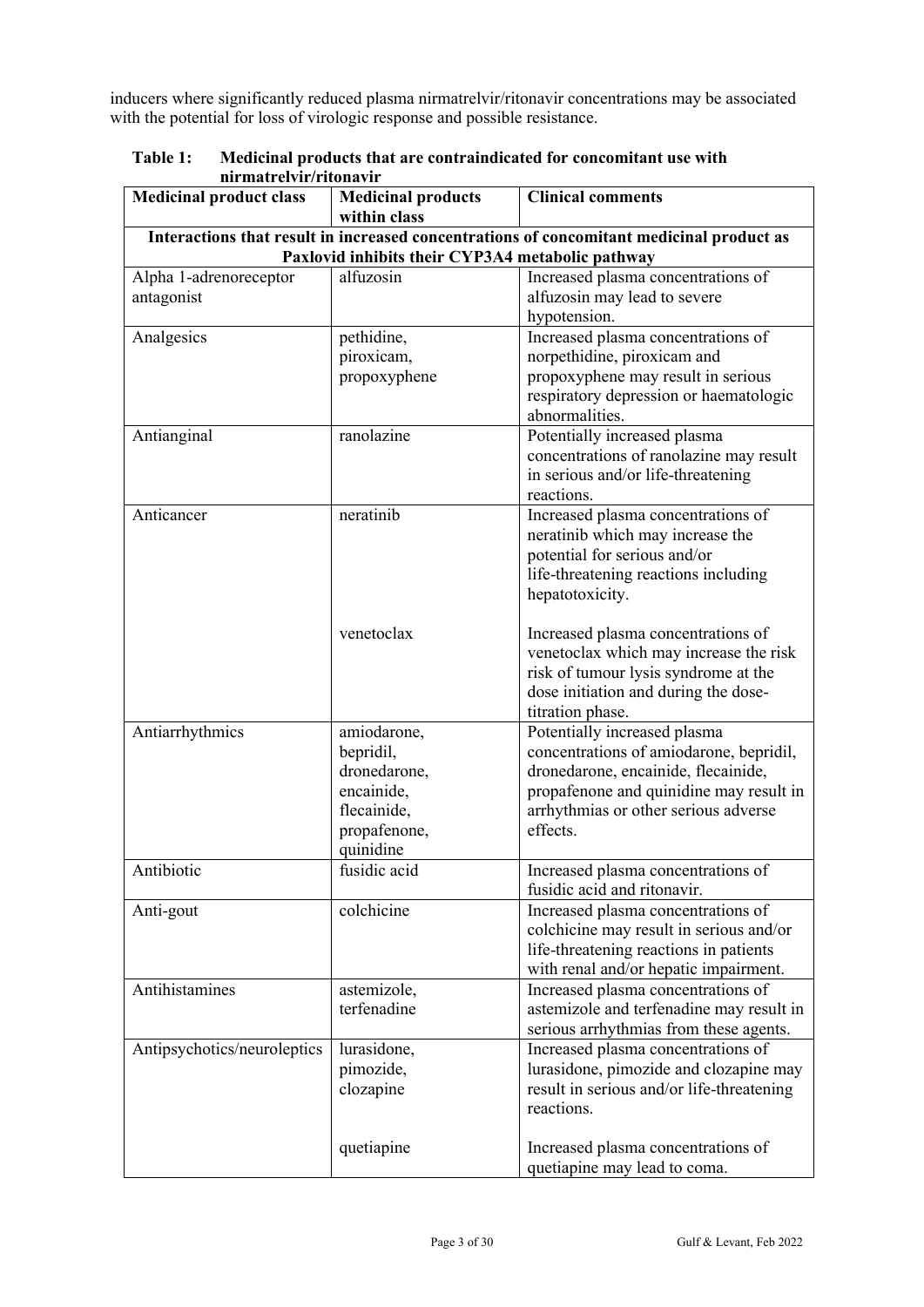| <b>Medicinal product class</b> | <b>Medicinal products</b><br>within class | <b>Clinical comments</b>                                                              |
|--------------------------------|-------------------------------------------|---------------------------------------------------------------------------------------|
|                                |                                           |                                                                                       |
| Ergot derivatives              | dihydroergotamine,                        | Increased plasma concentrations of                                                    |
|                                | ergonovine,                               | ergot derivatives leading to acute ergot                                              |
|                                | ergotamine,                               | toxicity, including vasospasm and                                                     |
|                                | methylergonovine                          | ischaemia.                                                                            |
| GI motility agent              | cisapride                                 | Increased plasma concentrations of                                                    |
|                                |                                           | cisapride, thereby increasing the risk of                                             |
|                                |                                           | serious arrhythmias from this agent.                                                  |
| Lipid-modifying agents         |                                           |                                                                                       |
| HMG-CoA reductase              |                                           |                                                                                       |
| inhibitors                     | lovastatin,<br>simvastatin                | Increased plasma concentrations of                                                    |
|                                |                                           | lovastatin and simvastatin resulting in<br>increased risk of myopathy, including      |
|                                |                                           | rhabdomyolysis.                                                                       |
|                                |                                           |                                                                                       |
| Microsomal triglyceride        | lomitapide                                | Increased plasma concentrations of                                                    |
| transfer protein (MTTP)        |                                           | lomitapide.                                                                           |
| inhibitor                      |                                           |                                                                                       |
| PDE5 inhibitors                | avanafil,                                 | Increased plasma concentrations of                                                    |
|                                | vardenafil                                | avanafil and vardenafil.                                                              |
|                                |                                           |                                                                                       |
|                                |                                           |                                                                                       |
|                                | sildenafil (Revatio <sup>®</sup> )        | Increased plasma concentrations of                                                    |
|                                | when used for                             | sildenafil can potentially result in visual                                           |
|                                | pulmonary arterial                        | abnormalities, hypotension, prolonged                                                 |
|                                | hypertension (PAH)                        | erection and syncope.                                                                 |
| Sedative/hypnotics             | clonazepam,                               | Increased plasma concentrations of                                                    |
|                                | diazepam,                                 | clonazepam, diazepam, estazolam,                                                      |
|                                | estazolam,                                | flurazepam, triazolam and oral                                                        |
|                                | flurazepam,                               | midazolam can increase risk of extreme                                                |
|                                | triazolam,                                | sedation and respiratory depression.                                                  |
|                                | oral midazolam                            |                                                                                       |
|                                |                                           | Interactions that result in decreased concentrations of nirmatrelyir/ritonavir as the |
|                                |                                           | concomitant medicinal products induce Paxlovid's CYP3A4 metabolic pathway             |
| Anticonvulsants                | carbamazepine <sup>a</sup> ,              | Decreased plasma concentrations of                                                    |
|                                | phenobarbital,                            | nirmatrelvir/ritonavir may lead to loss                                               |
|                                | phenytoin                                 | of virologic response and possible                                                    |
|                                |                                           | resistance.                                                                           |
| Antimycobacterials             | rifampin                                  | Potentially decreased plasma                                                          |
|                                |                                           | concentrations of nirmatrelvir/ritonavir                                              |
|                                |                                           | may lead to loss of virologic response                                                |
|                                |                                           | and possible resistance.                                                              |
| Herbal products                | St. John's Wort                           | Potentially decreased plasma                                                          |
|                                | (Hypericum perforatum)                    | concentrations of nirmatrelvir/ritonavir                                              |
|                                |                                           | may lead to loss of virologic response                                                |
|                                |                                           | and possible resistance.                                                              |

**Table 1: Medicinal products that are contraindicated for concomitant use with nirmatrelvir/ritonavir**

a. See section 5.2, Interaction studies conducted with nirmatrelvir/ritonavir.

# **4.4 Special warnings and precautions for use**

Risk of serious adverse reactions due to interactions with other medicinal products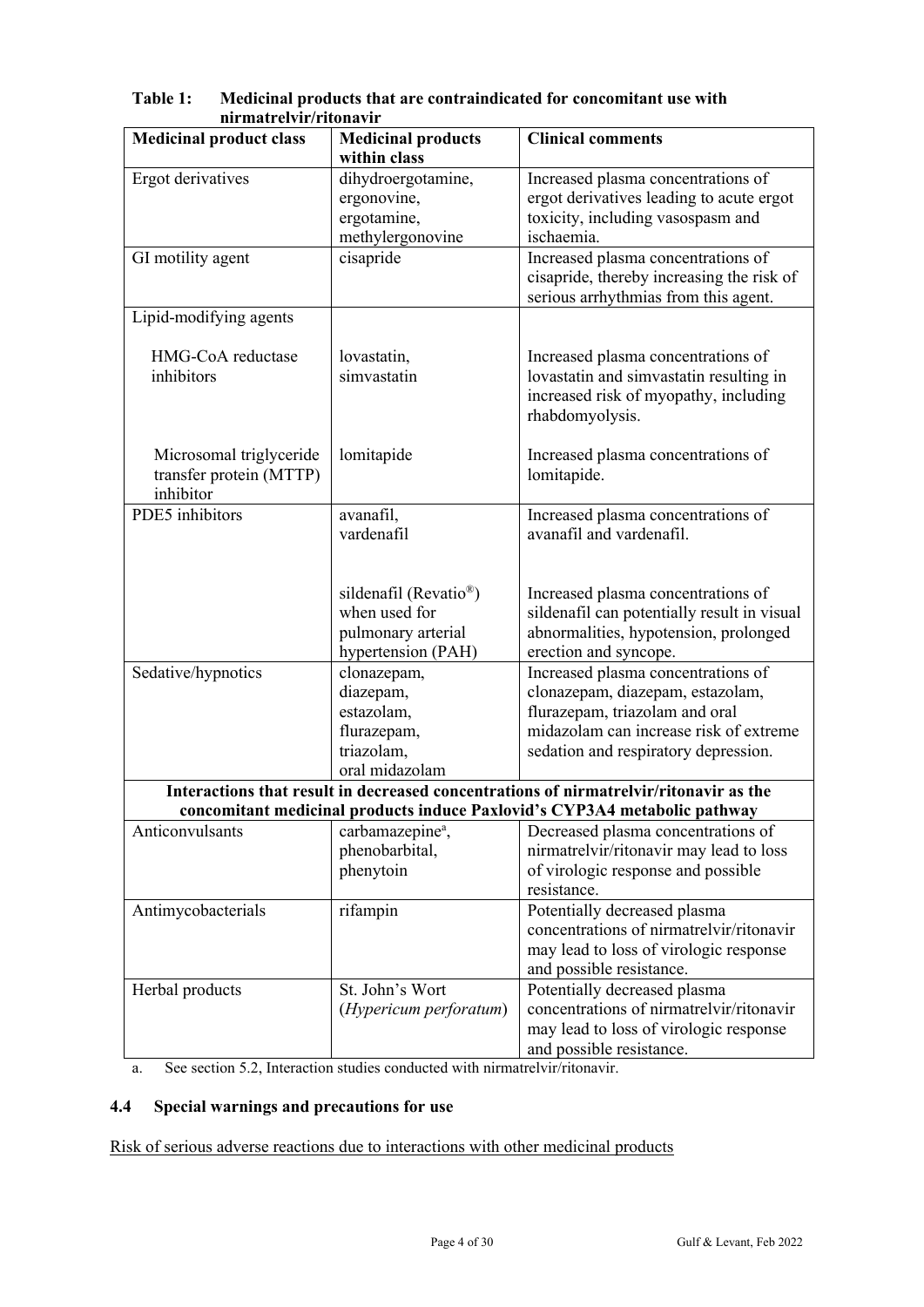Initiation of Paxlovid, a CYP3A inhibitor, in patients receiving medicinal products metabolised by CYP3A or initiation of medicinal products metabolised by CYP3A in patients already receiving Paxlovid, may increase plasma concentrations of medicinal products metabolised by CYP3A.

Initiation of medicinal products that inhibit or induce CYP3A may increase or decrease concentrations of Paxlovid, respectively.

These interactions may lead to:

- Clinically significant adverse reactions, potentially leading to severe, life-threatening or fatal events from greater exposures of concomitant medicinal products.
- Clinically significant adverse reactions from greater exposures of Paxlovid.
- Loss of therapeutic effect of Paxlovid and possible development of viral resistance.

See Table 1 for medicinal products that are contraindicated for concomitant use with nirmatrelvir/ritonavir (see section 4.3) and Table 2 for potentially significant interactions with other medicinal products (see section 4.5). Potential for interactions should be considered with other medicinal products prior to and during Paxlovid therapy; concomitant medicinal products should be reviewed during Paxlovid therapy and the patient should be monitored for the adverse reactions associated with the concomitant medicinal products. The risk of interactions with concomitant medications during the 5-day treatment period for Paxlovid should be weighed against the risk of not receiving Paxlovid.

# Hepatotoxicity

Hepatic transaminase elevations, clinical hepatitis and jaundice have occurred in patients receiving ritonavir. Therefore, caution should be exercised when administering Paxlovid to patients with preexisting liver diseases, liver enzyme abnormalities or hepatitis.

#### HIV resistance

As nirmatrelvir is coadministered with ritonavir, there may be a risk of HIV-1 developing resistance to HIV protease inhibitors in individuals with uncontrolled or undiagnosed HIV-1 infection.

#### Excipients

Nirmatrelvir tablets contain lactose. Patients with rare hereditary problems of galactose intolerance, total lactase deficiency or glucose-galactose malabsorption should not take this medicine.

Nirmatrelvir and ritonavir tablets each contain less than 1 mmol sodium (23 mg) per dose, that is to say essentially 'sodium-free'.

# **4.5 Interaction with other medicinal products and other forms of interaction**

Paxlovid (nirmatrelvir/ritonavir) is an inhibitor of CYP3A and may increase plasma concentrations of medicinal products that are primarily metabolised by CYP3A. Medicinal products that are extensively metabolised by CYP3A and have high first pass metabolism appear to be the most susceptible to large increases in exposure when coadministered with nirmatrelvir/ritonavir. Thus, coadministration of nirmatrelvir/ritonavir with medicinal products highly dependent on CYP3A for clearance and for which elevated plasma concentrations are associated with serious and/or life-threatening events is contraindicated (see Table 1, section 4.3).

*In vitro* study results showed nirmatrelvir may be inducer of CYP3A4, CYP2B6, CYP2C8, and CYP2C9. The clinical relevance is unknown. Based on *in vitro* data, nirmatrelvir has a low potential to inhibit BCRP, MATE2K, OAT1, OAT3, OATP1B3 and OCT2. There is a potential for nirmatrelvir to inhibit MDR1, MATE1, OCT1 and OATP1B1 at clinically relevant concentrations.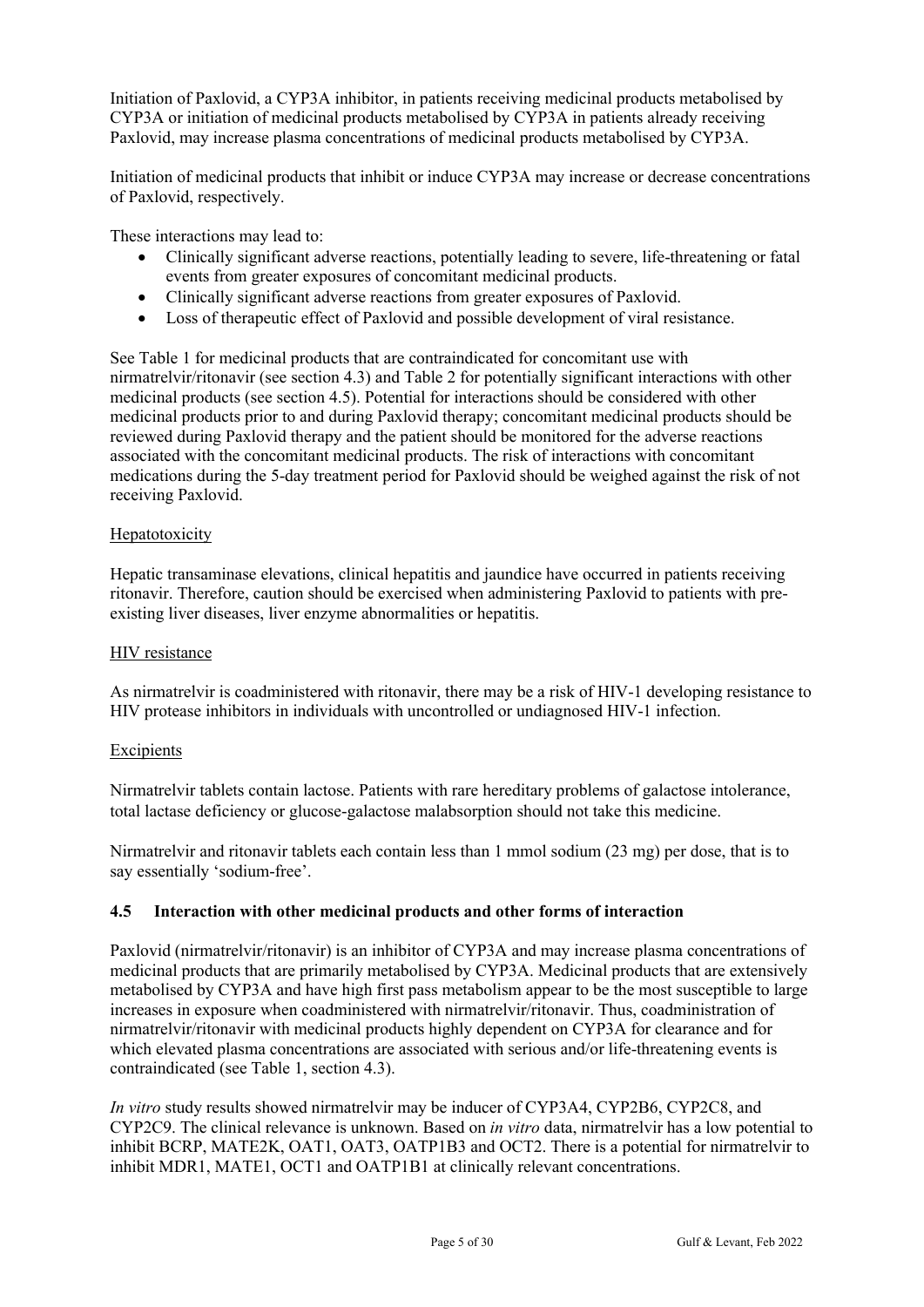Ritonavir has a high affinity for several cytochrome P450 (CYP) isoforms and may inhibit oxidation with the following ranked order:  $CYP3A4 > CYP2D6$ . Ritonavir also has a high affinity for P-glycoprotein (P-gp) and may inhibit this transporter. Ritonavir may induce glucuronidation and oxidation by CYP1A2, CYP2C8, CYP2C9 and CYP2C19 thereby increasing the biotransformation of some medicinal products metabolised by these pathways and may result in decreased systemic exposure to such medicinal products, which could decrease or shorten their therapeutic effect.

Coadministration of other CYP3A4 substrates that may lead to potentially significant interaction should be considered only if the benefits outweigh the risks (see Table 2).

Nirmatrelvir/ritonavir is a CYP3A substrate; therefore, medicinal products that induce CYP3A may decrease plasma concentrations of nirmatrelvir and ritonavir and reduce Paxlovid therapeutic effect.

Medicinal products listed in Table 1 (section 4.3) and Table 2 are a guide and not considered a comprehensive list of all possible medicinal products that may interact with nirmatrelvir/ritonavir. The healthcare provider should consult appropriate references for comprehensive information.

| <b>Medicinal product</b>                | <b>Medicinal product within class</b>                        |                                                                                                                                                                                                                                                                                                                                       |
|-----------------------------------------|--------------------------------------------------------------|---------------------------------------------------------------------------------------------------------------------------------------------------------------------------------------------------------------------------------------------------------------------------------------------------------------------------------------|
| class                                   | (AUC change, C <sub>max</sub> Change)                        | <b>Clinical comments</b>                                                                                                                                                                                                                                                                                                              |
| $\alpha$ 1-adrenoreceptor<br>antagonist | <i><u><b>†alfuzosin</b></u></i>                              | Increased plasma concentrations of<br>alfuzosin may lead to severe hypotension<br>and is therefore contraindicated (see<br>section 4.3).                                                                                                                                                                                              |
| Amphetamine<br>derivatives              | ↑methylphenidate,<br>↑dexamfetamine                          | Ritonavir dosed as an antiretroviral agent<br>is likely to inhibit CYP2D6 and as a result<br>is expected to increase concentrations of<br>amphetamine and its derivatives. Careful<br>monitoring of adverse effects is<br>recommended when these medicines are<br>coadministered with Paxlovid.                                       |
| Analgesics                              | †buprenorphine (57%, 77%),<br>↑ norbuprenorphine (33%, 108%) | The increases of plasma levels of<br>buprenorphine and its active metabolite did<br>not lead to clinically significant<br>pharmacodynamic changes in a population<br>of opioid tolerant patients. Adjustment to<br>the dose of buprenorphine may therefore<br>not be necessary when the two are dosed<br>together.                    |
|                                         | ↑pethidine, ↑piroxicam,<br>↑propoxyphene                     | Increased plasma concentrations of<br>norpethidine, piroxicam and propoxyphene<br>may result in serious respiratory depression<br>or haematologic abnormalities (see section<br>$4.3$ ).                                                                                                                                              |
|                                         | ↑fentanyl                                                    | Ritonavir dosed as a pharmacokinetic<br>enhancer inhibits CYP3A4 and as a result<br>is expected to increase the plasma<br>concentrations of fentanyl. Careful<br>monitoring of therapeutic and adverse<br>effects (including respiratory depression) is<br>recommended when fentanyl is<br>concomitantly administered with ritonavir. |

**Table 2: Interaction with other medicinal products and other forms of interaction**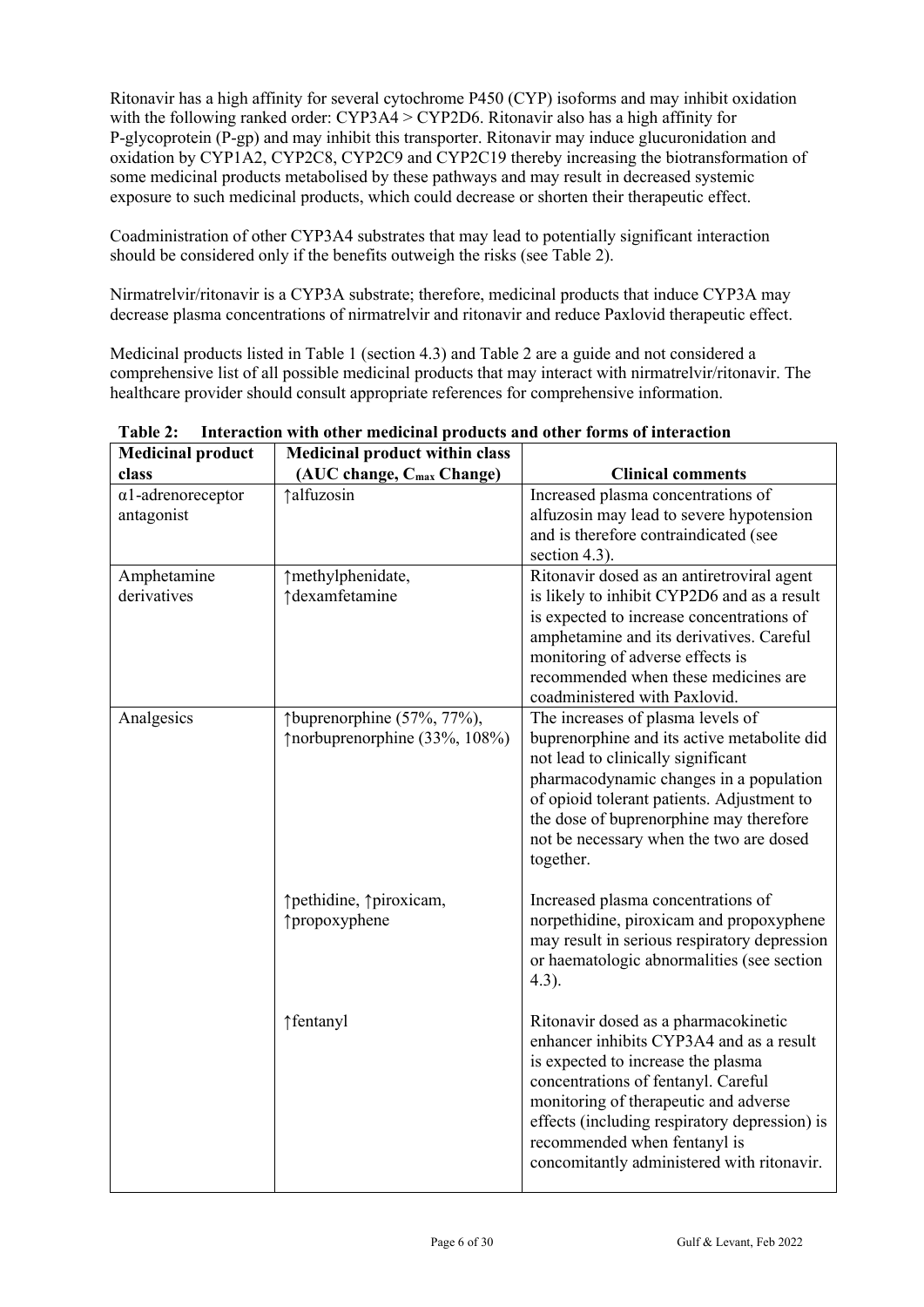| <b>Medicinal product</b> | <b>Medicinal product within class</b> |                                                                               |
|--------------------------|---------------------------------------|-------------------------------------------------------------------------------|
| class                    | (AUC change, C <sub>max</sub> Change) | <b>Clinical comments</b>                                                      |
|                          | $\downarrow$ methadone (36%, 38%)     | Increased methadone dose may be                                               |
|                          |                                       | necessary when coadministered with                                            |
|                          |                                       | ritonavir dosed as a pharmacokinetic                                          |
|                          |                                       | enhancer due to induction of                                                  |
|                          |                                       | glucuronidation. Dose adjustment should                                       |
|                          |                                       | be considered based on the patient's                                          |
|                          |                                       | clinical response to methadone therapy.                                       |
|                          | $\downarrow$ morphine                 | Morphine levels may be decreased due to                                       |
|                          |                                       | induction of glucuronidation by                                               |
|                          |                                       | coadministered ritonavir dosed as a                                           |
|                          |                                       | pharmacokinetic enhancer.                                                     |
| Antianginal              | ↑ranolazine                           | Due to CYP3A inhibition by ritonavir,                                         |
|                          |                                       | concentrations of ranolazine are expected                                     |
|                          |                                       | to increase. The concomitant                                                  |
|                          |                                       | administration with ranolazine is                                             |
|                          |                                       | contraindicated (see section 4.3).                                            |
| Antiarrhythmics          | ↑amiodarone, ↑dronedarone,            | Ritonavir coadministration is likely to                                       |
|                          | ↑flecainide, ↑propafenone,            | result in increased plasma concentrations                                     |
|                          | ↑quinidine                            | of amiodarone, dronedarone, flecainide,                                       |
|                          |                                       | propafenone and quinidine and is therefore                                    |
|                          |                                       | contraindicated (see section 4.3).                                            |
|                          | ↑ digoxin                             | This interaction may be due to                                                |
|                          |                                       | modification of P-gp mediated digoxin                                         |
|                          |                                       | efflux by ritonavir dosed as a                                                |
|                          |                                       | pharmacokinetic enhancer.                                                     |
| Antiasthmatic            | $\downarrow$ theophylline (43%, 32%)  | An increased dose of theophylline may be                                      |
|                          |                                       | required when coadministered with                                             |
|                          |                                       | ritonavir, due to induction of CYP1A2.                                        |
| Anticancer agents        | ↑afatinib                             | Serum concentrations may be increased                                         |
|                          |                                       | due to Breast Cancer Resistance Protein                                       |
|                          |                                       | (BCRP) and acute P-gp inhibition by                                           |
|                          |                                       | ritonavir. The extent of increase in AUC                                      |
|                          |                                       | and Cmax depends on the timing of                                             |
|                          |                                       | ritonavir administration. Caution should be                                   |
|                          |                                       | exercised in administering afatinib with                                      |
|                          |                                       | Paxlovid (refer to the afatinib SmPC).                                        |
|                          |                                       | Monitor for ADRs related to afatinib.                                         |
|                          |                                       |                                                                               |
|                          | ↑ abemaciclib                         | Serum concentrations may be increased                                         |
|                          |                                       | due to CYP3A4 inhibition by ritonavir.<br>Coadministration of abemaciclib and |
|                          |                                       |                                                                               |
|                          |                                       | Paxlovid should be avoided. If this                                           |
|                          |                                       | coadministration is judged unavoidable,                                       |
|                          |                                       | refer to the abemaciclib SmPC for dosage                                      |
|                          |                                       | adjustment recommendations. Monitor for                                       |
|                          |                                       | ADRs related to abemaciclib.                                                  |
|                          | ↑ apalutamide                         | Apalutamide is a moderate to strong                                           |
|                          |                                       | CYP3A4 inducer and this may lead to a                                         |
|                          |                                       | decreased exposure of                                                         |

**Table 2: Interaction with other medicinal products and other forms of interaction**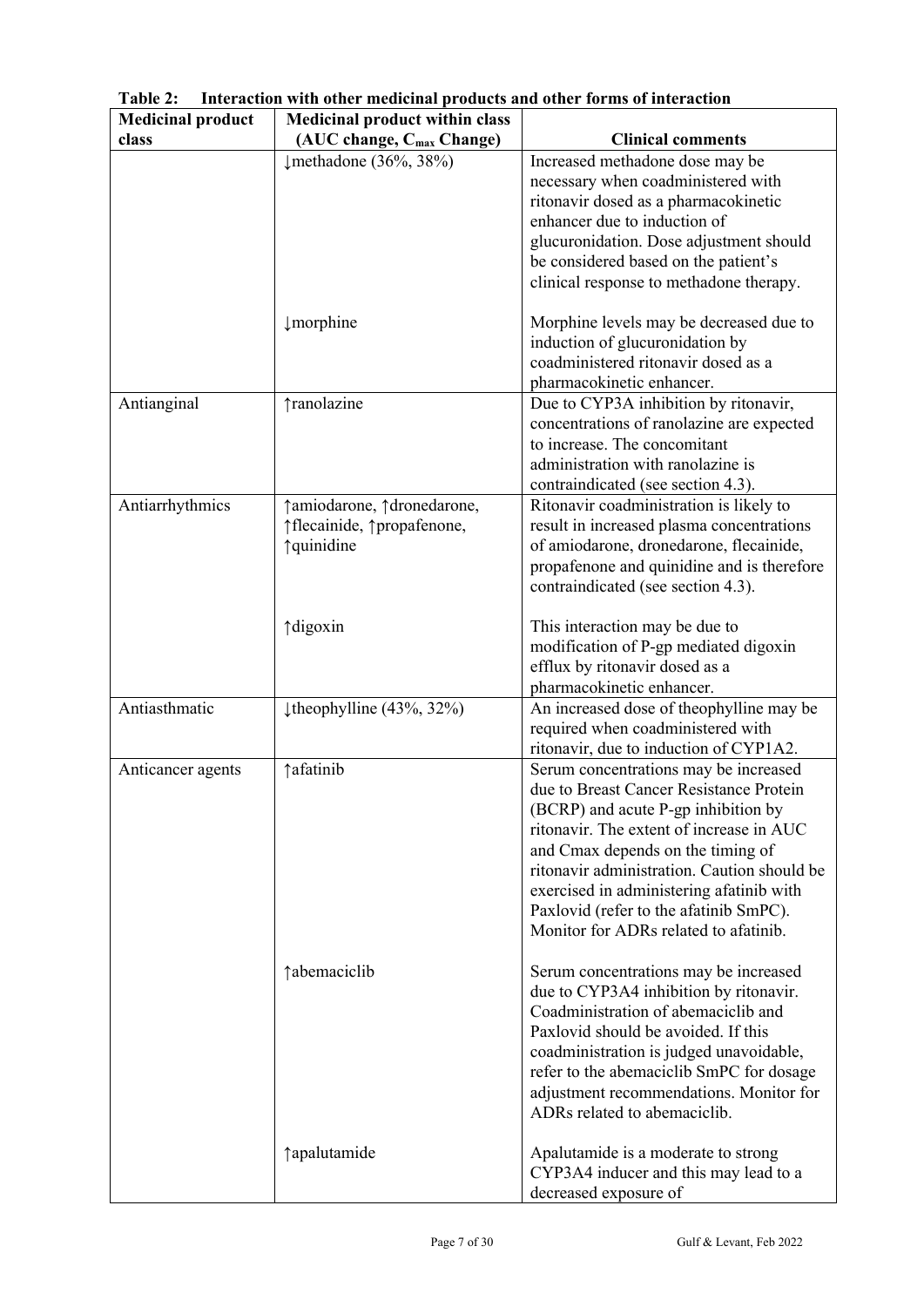| <b>Medicinal product</b> | <b>Medicinal product within class</b>                   |                                                                                                                                                                                                                                                                                                                                                                                                                                                 |
|--------------------------|---------------------------------------------------------|-------------------------------------------------------------------------------------------------------------------------------------------------------------------------------------------------------------------------------------------------------------------------------------------------------------------------------------------------------------------------------------------------------------------------------------------------|
| class                    | (AUC change, C <sub>max</sub> Change)                   | <b>Clinical comments</b>                                                                                                                                                                                                                                                                                                                                                                                                                        |
|                          |                                                         | nirmatrelvir/ritonavir and potential loss of<br>virologic response. In addition, serum<br>concentrations of apalutamide may be<br>increased when coadministered with<br>ritonavir resulting in the potential for<br>serious adverse events including seizure.<br>Concomitant use of Paxlovid with<br>apalutamide is not recommended.                                                                                                            |
|                          | <b>Teeritinib</b>                                       | Serum concentrations of ceritinib may be<br>increased due to CYP3A and P-gp<br>inhibition by ritonavir. Caution should be<br>exercised in administering ceritinib with<br>Paxlovid. Refer to the ceritinib SmPC for<br>dosage adjustment recommendations.<br>Monitor for ADRs related to ceritinib.                                                                                                                                             |
|                          | ↑ dasatinib, ↑ nilotinib,<br>↑vincristine, ↑vinblastine | Serum concentrations may be increased<br>when coadministered with ritonavir<br>resulting in the potential for increased<br>incidence of adverse events.                                                                                                                                                                                                                                                                                         |
|                          | ↑encorafenib                                            | Serum concentrations of encorafenib may<br>be increased when coadministered with<br>ritonavir which may increase the risk of<br>toxicity, including the risk of serious<br>adverse events such as QT interval<br>prolongation. Coadministration of<br>encorafenib and ritonavir should be<br>avoided. If the benefit is considered to<br>outweigh the risk and ritonavir must be<br>used, patients should be carefully<br>monitored for safety. |
|                          | ↑fostamatinib                                           | Coadministration of fostamatinib with<br>ritonavir may increase fostamatinib<br>metabolite R406 exposure resulting in<br>dose-related adverse events such as<br>hepatotoxicity, neutropenia, hypertension<br>or diarrhoea. Refer to the fostamatinib<br>SmPC for dose reduction<br>recommendations if such events occur.                                                                                                                        |
|                          | <i><u><b><u>ibrutinib</u></b></u></i>                   | Serum concentrations of ibrutinib may be<br>increased due to CYP3A inhibition by<br>ritonavir, resulting in increased risk for<br>toxicity including risk of tumour lysis<br>syndrome. Coadministration of ibrutinib<br>and ritonavir should be avoided. If the<br>benefit is considered to outweigh the risk<br>and ritonavir must be used, reduce the                                                                                         |

**Table 2: Interaction with other medicinal products and other forms of interaction**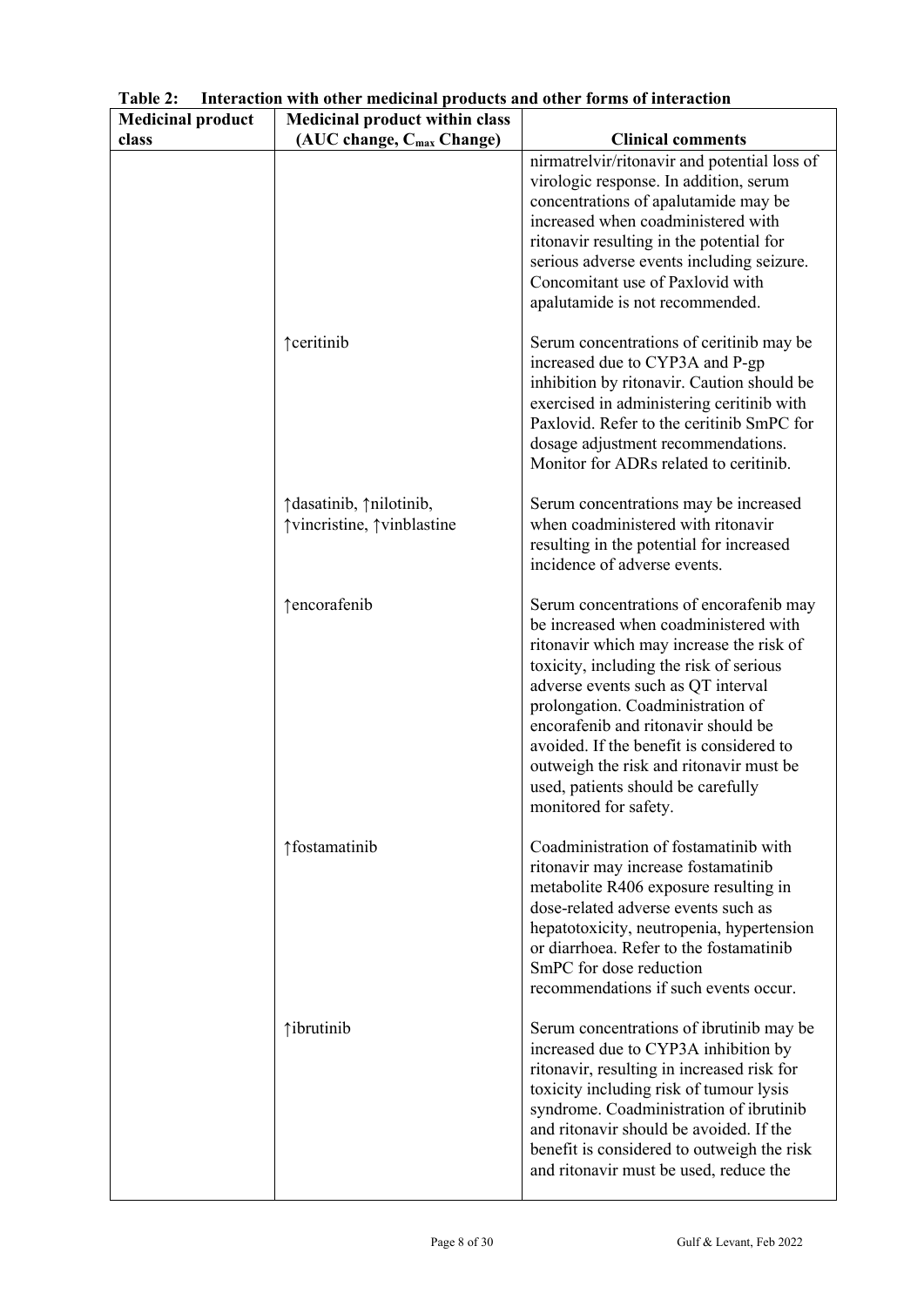| <b>Medicinal product</b> | <b>Medicinal product within class</b>                                                 |                                                                                                                                                                                                                                                                                                                                                                                                                                                                                                                     |
|--------------------------|---------------------------------------------------------------------------------------|---------------------------------------------------------------------------------------------------------------------------------------------------------------------------------------------------------------------------------------------------------------------------------------------------------------------------------------------------------------------------------------------------------------------------------------------------------------------------------------------------------------------|
| class                    | (AUC change, C <sub>max</sub> Change)                                                 | <b>Clinical comments</b>                                                                                                                                                                                                                                                                                                                                                                                                                                                                                            |
|                          |                                                                                       | ibrutinib dose to 140 mg and monitor<br>patient closely for toxicity.                                                                                                                                                                                                                                                                                                                                                                                                                                               |
|                          | ↑neratinib                                                                            | Serum concentrations may be increased<br>due to CYP3A4 inhibition by ritonavir.<br>Concomitant use of neratinib with<br>Paxlovid is contraindicated due to serious<br>and/or life-threatening potential reactions<br>including hepatotoxicity (see section 4.3).                                                                                                                                                                                                                                                    |
|                          | ↑venetoclax                                                                           | Serum concentrations may be increased<br>due to CYP3A inhibition by ritonavir,<br>resulting in increased risk of tumour lysis<br>syndrome at the dose initiation and during<br>the ramp-up phase (see section 4.3 and<br>refer to the venetoclax SmPC). For patients<br>who have completed the ramp-up phase<br>and are on a steady daily dose of<br>venetoclax, reduce the venetoclax dose by<br>at least 75% when used with strong<br>CYP3A inhibitors (refer to the venetoclax<br>SmPC for dosing instructions). |
| Anticoagulants           | ↑apixaban, ↑dabigatran                                                                | Potentially increased apixaban and<br>dabigatran concentrations which may lead<br>to an increased bleeding risk. Refer to<br>apixaban and dabigatran SmPC for further<br>information.                                                                                                                                                                                                                                                                                                                               |
|                          | ↑rivaroxaban (153%, 53%)                                                              | Inhibition of CYP3A and P-gp lead to<br>increased plasma levels and<br>pharmacodynamic effects of rivaroxaban<br>which may lead to an increased bleeding<br>risk. Therefore, the use of ritonavir is not<br>recommended in patients receiving<br>rivaroxaban.                                                                                                                                                                                                                                                       |
|                          | ↑vorapaxar                                                                            | Serum concentrations may be increased<br>due to CYP3A inhibition by ritonavir. The<br>coadministration of vorapaxar with<br>Paxlovid is not recommended (refer to the<br>vorapaxar SmPC).                                                                                                                                                                                                                                                                                                                           |
|                          | warfarin,<br>↑↓S-warfarin (9%, 9%),<br>$\downarrow \leftrightarrow R$ -warfarin (33%) | Induction of CYP1A2 and CYP2C9 lead to<br>decreased levels of R-warfarin while little<br>pharmacokinetic effect is noted on<br>S-warfarin when coadministered with<br>ritonavir. Decreased R-warfarin levels may<br>lead to reduced anticoagulation, therefore<br>it is recommended that anticoagulation<br>parameters are monitored when warfarin is<br>coadministered with ritonavir.                                                                                                                             |

**Table 2: Interaction with other medicinal products and other forms of interaction**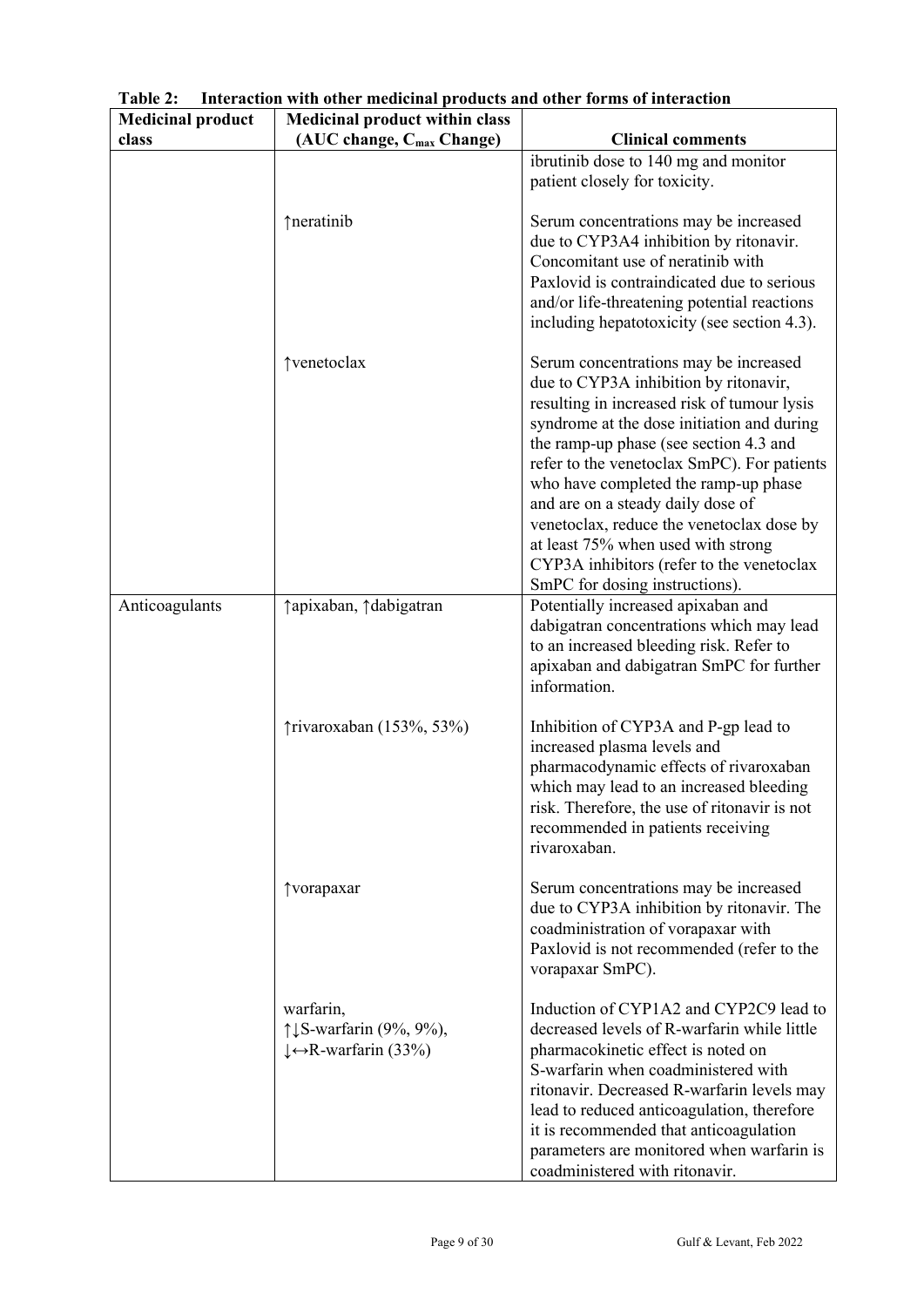| <b>Medicinal product</b> | <b>Medicinal product within class</b>                                                      |                                                                                                                                                                                                                                                                                                                                                                                                              |
|--------------------------|--------------------------------------------------------------------------------------------|--------------------------------------------------------------------------------------------------------------------------------------------------------------------------------------------------------------------------------------------------------------------------------------------------------------------------------------------------------------------------------------------------------------|
| class                    | (AUC change, C <sub>max</sub> Change)                                                      | <b>Clinical comments</b>                                                                                                                                                                                                                                                                                                                                                                                     |
| Anticonvulsants          | carbamazepine <sup>a</sup>                                                                 | Carbamazepine is strong CYP3A4 inducer,                                                                                                                                                                                                                                                                                                                                                                      |
|                          |                                                                                            | and this may lead to a decreased exposure<br>of nirmatrelvir and ritonavir and potential<br>loss of virologic response. Concomitant<br>use of carbamazepine with Paxlovid is<br>contraindicated (see section 4.3).                                                                                                                                                                                           |
|                          | ↓ divalproex, ↓ lamotrigine,<br>phenytoin                                                  | Ritonavir dosed as a pharmacokinetic<br>enhancer induces oxidation by CYP2C9<br>and glucuronidation and as a result is<br>expected to decrease the plasma<br>concentrations of anticonvulsants. Careful<br>monitoring of serum levels or therapeutic<br>effects is recommended when these<br>medicines are coadministered with<br>ritonavir. Phenytoin may decrease serum<br>levels of ritonavir.            |
| Antidepressants          | ↑ amitriptyline, ↑ fluoxetine,<br>↑imipramine, ↑nortriptyline,<br>↑paroxetine, ↑sertraline | Ritonavir dosed as an antiretroviral agent<br>is likely to inhibit CYP2D6 and as a result<br>is expected to increase concentrations of<br>imipramine, amitriptyline, nortriptyline,<br>fluoxetine, paroxetine or sertraline.<br>Careful monitoring of therapeutic and<br>adverse effects is recommended when<br>these medicines are concomitantly<br>administered with antiretroviral doses of<br>ritonavir. |
|                          | ↑ desipramine (145%, 22%)                                                                  | The AUC and $C_{\text{max}}$ of the 2-hydroxy<br>metabolite were decreased 15% and 67%,<br>respectively. Dosage reduction of<br>desipramine is recommended when<br>coadministered with ritonavir.                                                                                                                                                                                                            |
| Anti-gout                | <b>teolchicine</b>                                                                         | Concentrations of colchicine are expected<br>to increase when coadministered with<br>ritonavir. Life-threatening and fatal drug<br>interactions have been reported in patients<br>treated with colchicine and ritonavir<br>(CYP3A4 and P-gp inhibition).<br>Concomitant use of colchicine with<br>Paxlovid is contraindicated (see section<br>(4.3).                                                         |
| Antihistamines           | ↑fexofenadine                                                                              | Ritonavir may modify P-gp mediated<br>fexofenadine efflux when dosed as a<br>pharmacokinetic enhancer resulting in<br>increased concentrations of fexofenadine.                                                                                                                                                                                                                                              |
|                          | ↑loratadine                                                                                | Ritonavir dosed as a pharmacokinetic<br>enhancer inhibits CYP3A and as a result is<br>expected to increase the plasma<br>concentrations of loratadine. Careful<br>monitoring of therapeutic and adverse                                                                                                                                                                                                      |

**Table 2: Interaction with other medicinal products and other forms of interaction**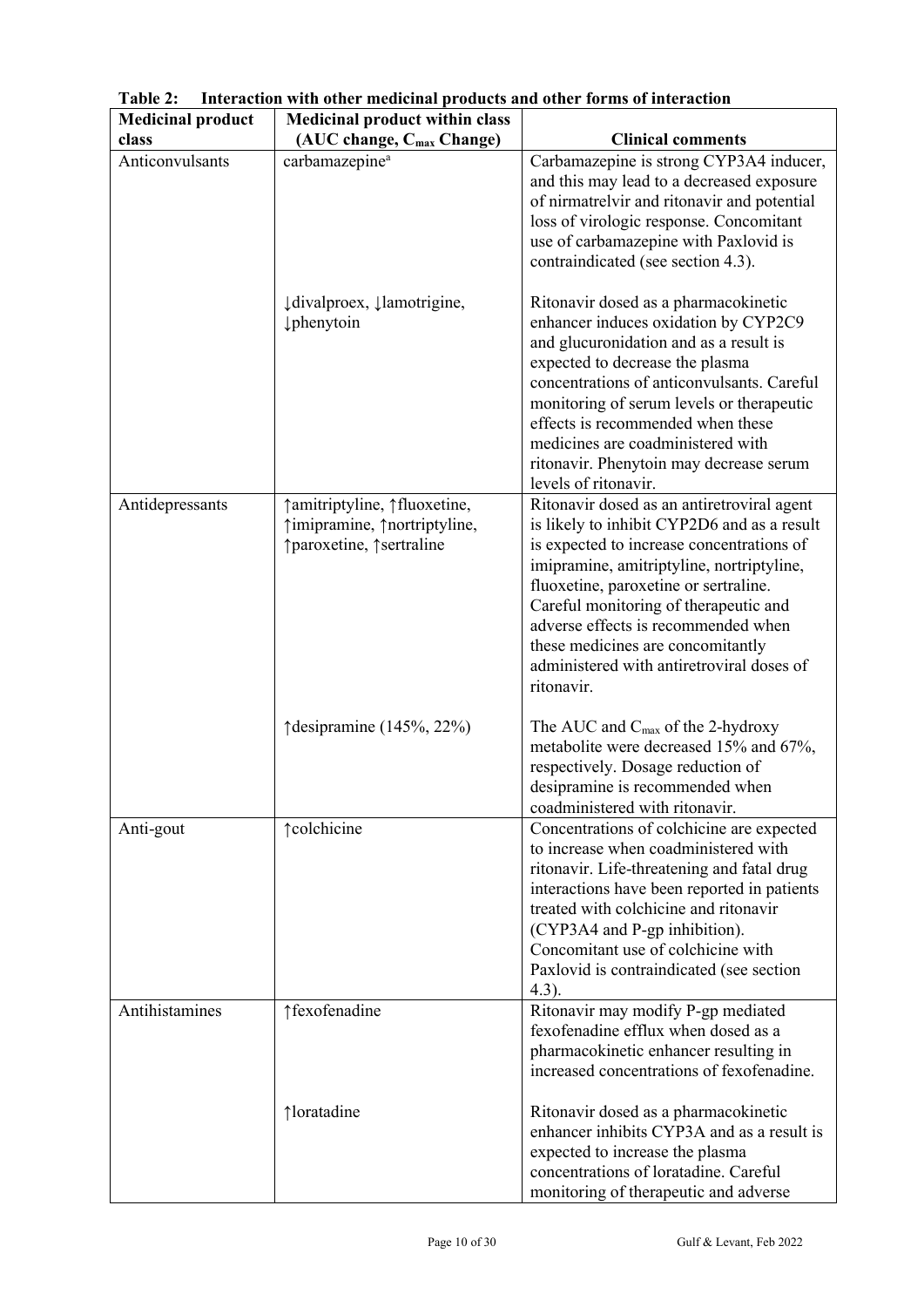| <b>Medicinal product</b> | <b>Medicinal product within class</b>                                                       |                                                                                                                                                                                                                                                                                                                                    |
|--------------------------|---------------------------------------------------------------------------------------------|------------------------------------------------------------------------------------------------------------------------------------------------------------------------------------------------------------------------------------------------------------------------------------------------------------------------------------|
| class                    | (AUC change, C <sub>max</sub> Change)                                                       | <b>Clinical comments</b>                                                                                                                                                                                                                                                                                                           |
|                          |                                                                                             | effects is recommended when loratadine is<br>coadministered with ritonavir.                                                                                                                                                                                                                                                        |
| Anti-infectives          | ↑ fusidic acid                                                                              | Ritonavir coadministration is likely to<br>result in increased plasma concentrations<br>of both fusidic acid and ritonavir and is<br>therefore contraindicated (see section 4.3).                                                                                                                                                  |
|                          | ↑rifabutin (4-fold, 2.5-fold)<br>↑25-O-desacetyl rifabutin<br>metabolite (38-fold, 16-fold) | Due to the large increase in rifabutin AUC,<br>reduction of the rifabutin dose to 150 mg<br>3 times per week may be indicated when<br>coadministered with ritonavir as a<br>pharmacokinetic enhancer.                                                                                                                              |
|                          | rifampicin                                                                                  | Rifampicin is strong CYP3A4 inducer, and<br>this may lead to a decreased exposure of<br>nirmatrelvir/ritonavir and potential loss of<br>virologic response. Concomitant use of<br>rifampicin with Paxlovid is contraindicated<br>(see section 4.3).                                                                                |
|                          | $\downarrow$ voriconazole (39%, 24%)                                                        | Coadministration of voriconazole and<br>ritonavir dosed as a pharmacokinetic<br>enhancer should be avoided, unless an<br>assessment of the benefit/risk to the patient<br>justifies the use of voriconazole.                                                                                                                       |
|                          | ↑ ketoconazole (3.4-fold, 55%)                                                              | Ritonavir inhibits CYP3A-mediated<br>metabolism of ketoconazole. Due to an<br>increased incidence of gastrointestinal and<br>hepatic adverse reactions, a dose reduction<br>of ketoconazole should be considered<br>when coadministered with ritonavir.                                                                            |
|                          | ↑itraconazoleª, ↑erythromycin                                                               | Ritonavir dosed as a pharmacokinetic<br>enhancer inhibits CYP3A4 and as a result<br>is expected to increase the plasma<br>concentrations of itraconazole and<br>erythromycin. Careful monitoring of<br>therapeutic and adverse effects is<br>recommended when erythromycin or<br>itraconazole is coadministered with<br>ritonavir. |
|                          | <i><u><b>‡atovaquone</b></u></i>                                                            | Ritonavir dosed as a pharmacokinetic<br>enhancer induces glucuronidation and as a<br>result is expected to decrease the plasma<br>concentrations of atovaquone. Careful<br>monitoring of serum levels or therapeutic<br>effects is recommended when atovaquone<br>is coadministered with ritonavir.                                |

**Table 2: Interaction with other medicinal products and other forms of interaction**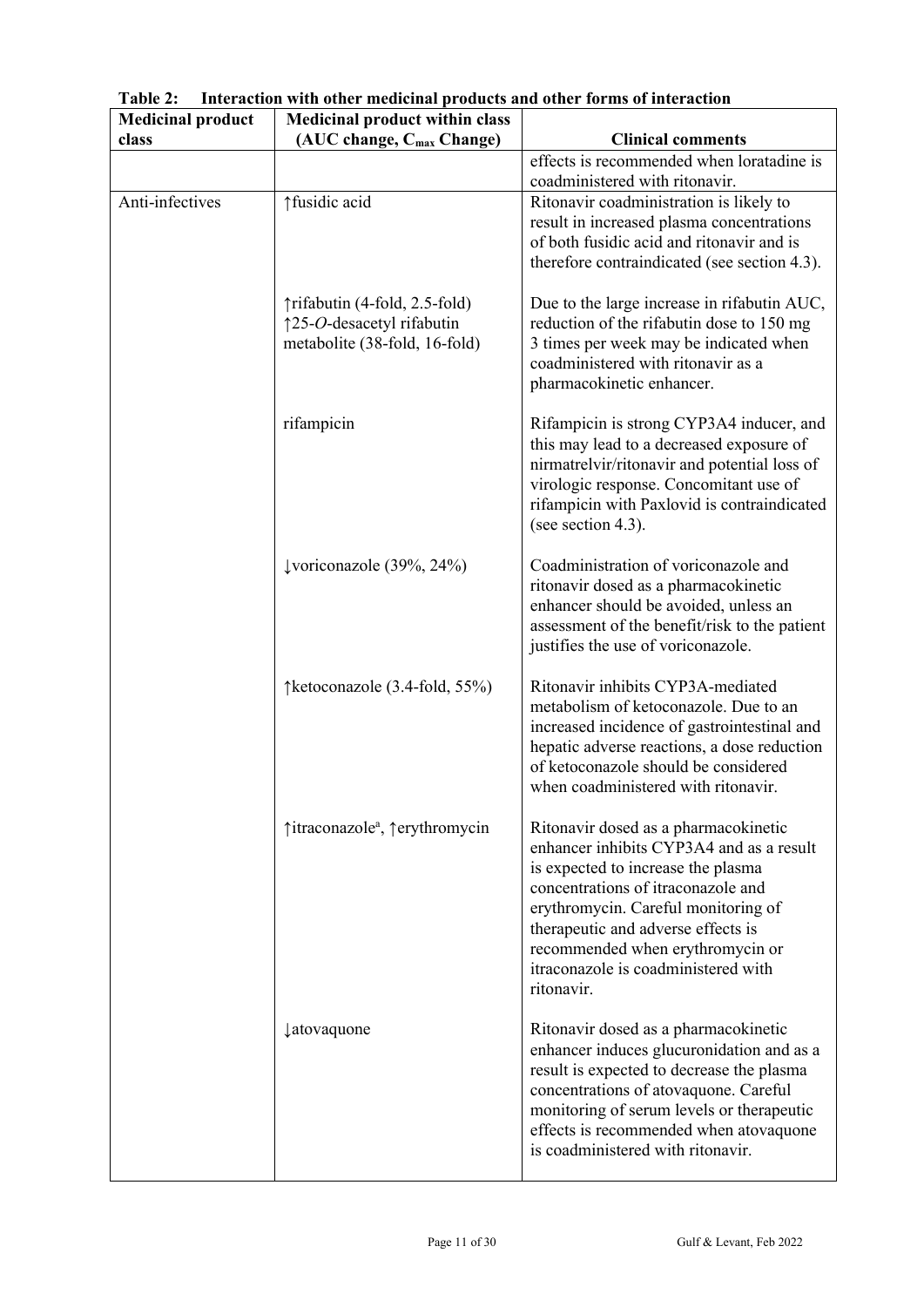| <b>Medicinal product</b> | <b>Medicinal product within class</b>                                          |                                                                                                                                                                                                                                                                                                                                                                                                                                                                                                                                                                                                  |
|--------------------------|--------------------------------------------------------------------------------|--------------------------------------------------------------------------------------------------------------------------------------------------------------------------------------------------------------------------------------------------------------------------------------------------------------------------------------------------------------------------------------------------------------------------------------------------------------------------------------------------------------------------------------------------------------------------------------------------|
| class                    | (AUC change, C <sub>max</sub> Change)                                          | <b>Clinical comments</b>                                                                                                                                                                                                                                                                                                                                                                                                                                                                                                                                                                         |
|                          | ↑bedaquiline                                                                   | No interaction study is available with<br>ritonavir only. Due to the risk of<br>bedaquiline related adverse events,<br>coadministration should be avoided. If the<br>benefit outweighs the risk,<br>coadministration of bedaquiline with<br>ritonavir must be done with caution. More<br>frequent electrocardiogram monitoring and<br>monitoring of transaminases is<br>recommended (see bedaquiline SmPC)                                                                                                                                                                                       |
|                          | delamanid                                                                      | No interaction study is available with<br>ritonavir only. In a healthy volunteer drug<br>interaction study of delamanid 100 mg<br>twice daily and lopinavir/ritonavir<br>400/100 mg twice daily for 14 days, the<br>exposure of the delamanid metabolite<br>DM-6705 was 30% increased. Due to the<br>risk of QTc prolongation associated with<br>DM-6705, if coadministration of<br>delamanid with ritonavir is considered<br>necessary, very frequent ECG monitoring<br>throughout the full delamanid treatment<br>period is recommended (see section 4.4)<br>and refer to the delamanid SmPC). |
|                          | î clarithromycin (77%, 31%)<br>↓14-OH clarithromycin<br>metabolite (100%, 99%) | Due to the large therapeutic window of<br>clarithromycin no dose reduction should be<br>necessary in patients with normal renal<br>function. Clarithromycin doses greater than<br>1 g per day should not be coadministered<br>with ritonavir dosed as a pharmacokinetic<br>enhancer. For patients with renal<br>impairment, a clarithromycin dose<br>reduction should be considered: for<br>patients with creatinine clearance of 30 to<br>60 ml/min the dose should be reduced by<br>50%, for patients with creatinine clearance<br>less than 30 ml/min the dose should be<br>reduced by 75%.   |
|                          | sulfamethoxazole/trimethoprim                                                  | Dose alteration of<br>sulfamethoxazole/trimethoprim during<br>concomitant ritonavir therapy should not<br>be necessary.                                                                                                                                                                                                                                                                                                                                                                                                                                                                          |

**Table 2: Interaction with other medicinal products and other forms of interaction**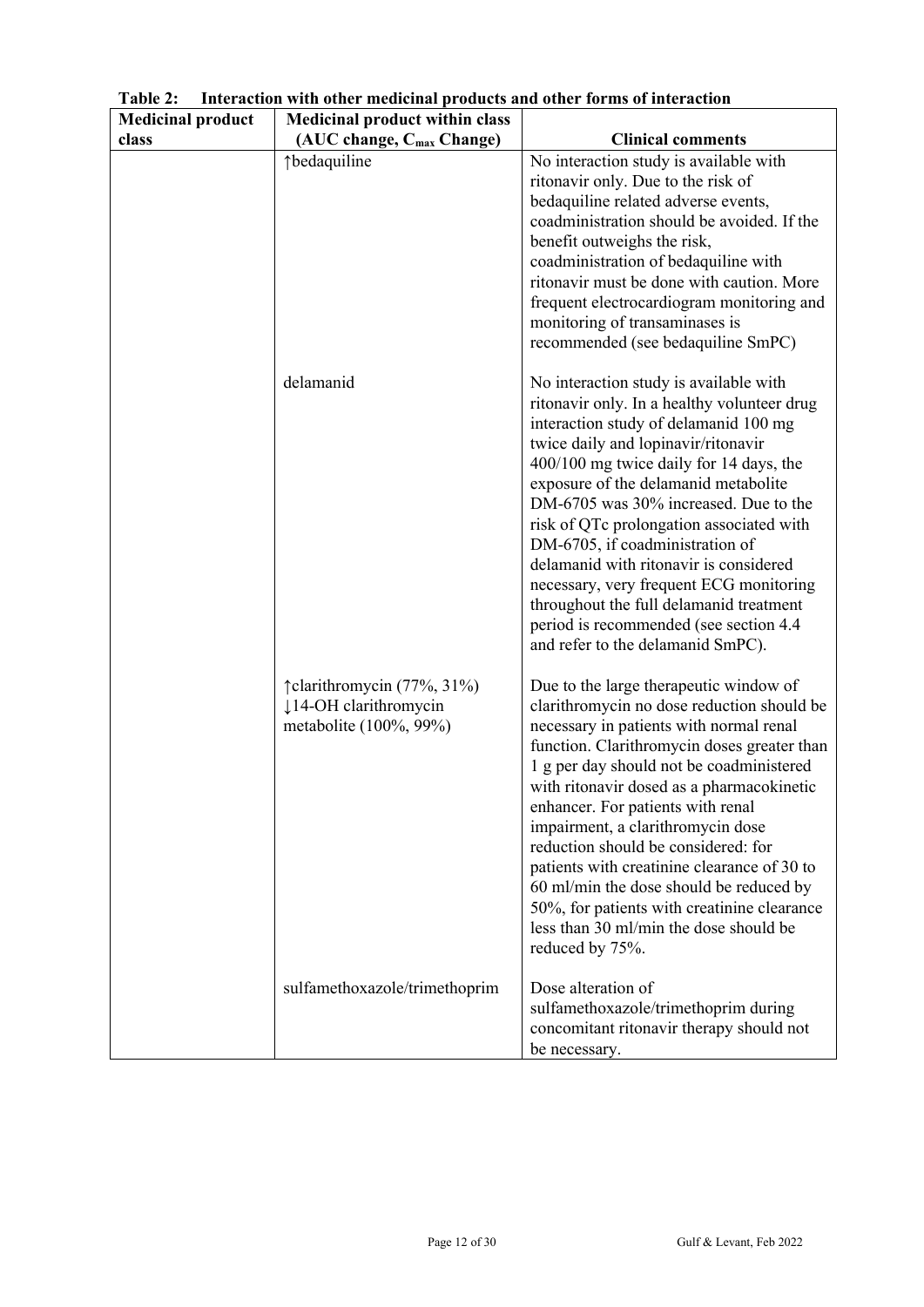| <b>Medicinal product</b>        | <b>Medicinal product within class</b>                          |                                                                                                                                                                                                                                                                                          |
|---------------------------------|----------------------------------------------------------------|------------------------------------------------------------------------------------------------------------------------------------------------------------------------------------------------------------------------------------------------------------------------------------------|
| class                           | (AUC change, C <sub>max</sub> Change)                          | <b>Clinical comments</b>                                                                                                                                                                                                                                                                 |
| Anti-HIV protease<br>inhibitors | ↑ amprenavir (64%, 5-fold)                                     | Ritonavir increases the serum levels of<br>amprenavir as a result of CYP3A4<br>inhibition. For further information,<br>physicians should refer to the SmPC for<br>amprenavir.                                                                                                            |
|                                 | $\uparrow$ atazanavir (86%, 11-fold)                           | Ritonavir increases the serum levels of<br>atazanavir as a result of CYP3A4<br>inhibition. For further information,<br>physicians should refer to the SmPC for<br>atazanavir.                                                                                                            |
|                                 | ↑darunavir (14-fold)                                           | Ritonavir increases the serum levels of<br>darunavir as a result of CYP3A inhibition.<br>Darunavir must be given with ritonavir to<br>ensure its therapeutic effect. For further<br>information, refer to the SmPC for<br>darunavir.                                                     |
|                                 | ↑fosamprenavir (2.4-fold, 11-<br>fold) measured as amprenavir) | Ritonavir increases the serum levels of<br>amprenavir (from fosamprenavir) as a<br>result of CYP3A4 inhibition.<br>Fosamprenavir must be given with<br>ritonavir to ensure its therapeutic effect.<br>For further information, physicians should<br>refer to the SmPC for fosamprenavir. |
| Anti-HIV                        | ↑efavirenz (21%)                                               | A higher frequency of adverse reactions<br>(e.g., dizziness, nausea, paraesthesia) and<br>laboratory abnormalities (elevated liver<br>enzymes) have been observed when<br>efavirenz is coadministered with ritonavir.                                                                    |
|                                 | $\uparrow$ maraviroc (161%, 28%)                               | Ritonavir increases the serum levels of<br>maraviroc as a result of CYP3A inhibition.<br>Maraviroc may be given with ritonavir to<br>increase the maraviroc exposure. For<br>further information, refer to the SmPC for<br>maraviroc.                                                    |
|                                 | $\downarrow$ raltegravir (16%, 1%)                             | Coadministration of ritonavir and<br>raltegravir results in a minor reduction in<br>raltegravir levels                                                                                                                                                                                   |
|                                 | ↓zidovudine (25%, ND)                                          | Ritonavir may induce the glucuronidation<br>of zidovudine, resulting in slightly<br>decreased levels of zidovudine. Dose<br>alterations should not be necessary.                                                                                                                         |
| Antipsychotics                  | ↑ clozapine, ↑ pimozide                                        | Ritonavir coadministration is likely to<br>result in increased plasma concentrations<br>of clozapine or pimozide and is therefore<br>contraindicated (see section 4.3).                                                                                                                  |

**Table 2: Interaction with other medicinal products and other forms of interaction**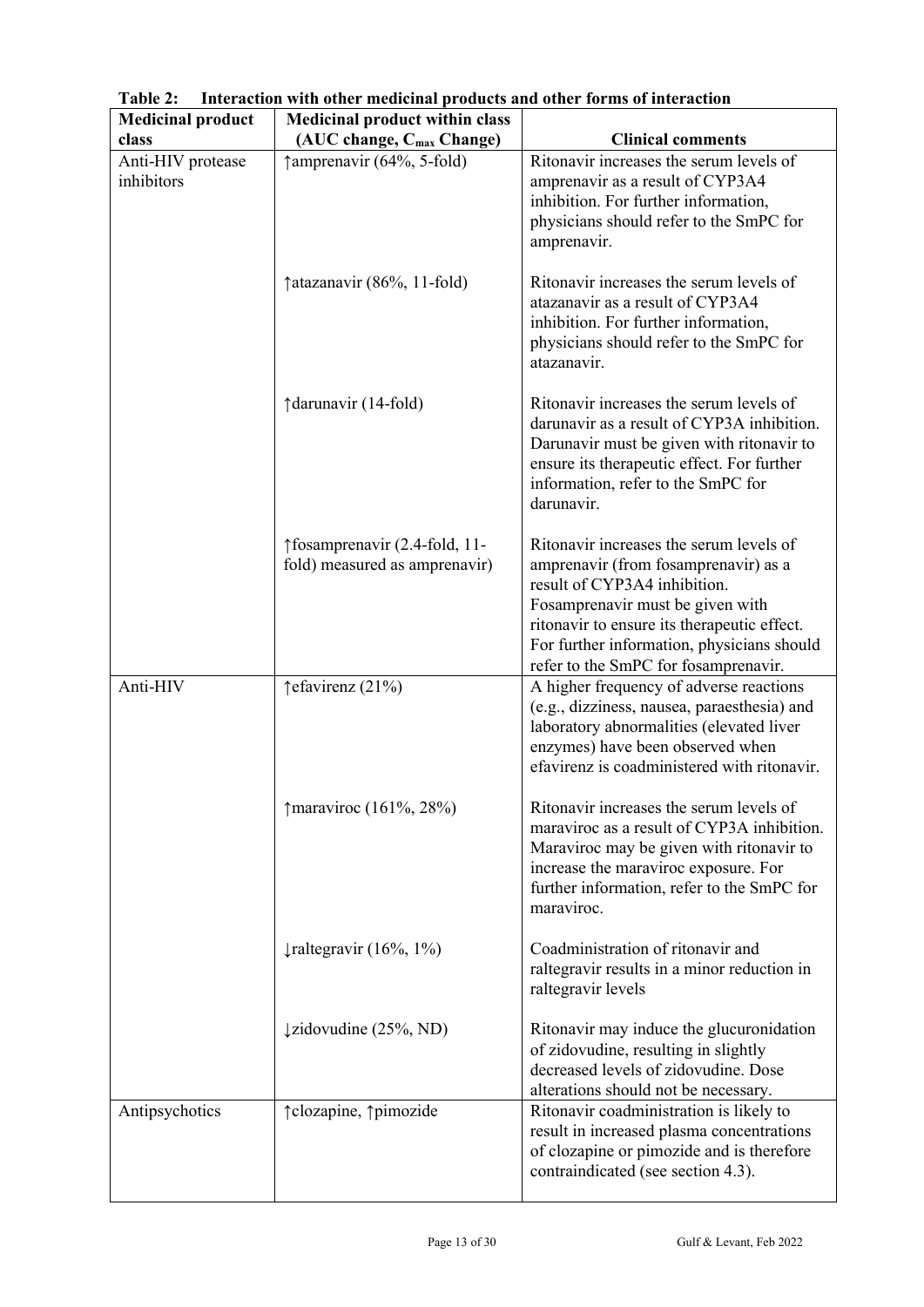| <b>Medicinal product</b> | <b>Medicinal product within class</b>        |                                                                                       |
|--------------------------|----------------------------------------------|---------------------------------------------------------------------------------------|
| class                    | (AUC change, C <sub>max</sub> Change)        | <b>Clinical comments</b>                                                              |
|                          | ↑haloperidol, ↑risperidone,<br>↑thioridazine | Ritonavir is likely to inhibit CYP2D6 and<br>as a result is expected to increase      |
|                          |                                              | concentrations of haloperidol, risperidone<br>and thioridazine. Careful monitoring of |
|                          |                                              | therapeutic and adverse effects is<br>recommended when these medicines are            |
|                          |                                              | concomitantly administered with                                                       |
|                          |                                              | antiretroviral doses of ritonavir.                                                    |
|                          | ↑lurasidone                                  | Due to CYP3A inhibition by ritonavir,<br>concentrations of lurasidone are expected    |
|                          |                                              | to increase. The concomitant                                                          |
|                          |                                              | administration with lurasidone is                                                     |
|                          |                                              | contraindicated (see section 4.3).                                                    |
|                          | ↑quetiapine                                  | Due to CYP3A inhibition by ritonavir,<br>concentrations of quetiapine are expected    |
|                          |                                              | to increase. Concomitant administration of                                            |
|                          |                                              | Paxlovid and quetiapine is contraindicated                                            |
|                          |                                              | as it may increase quetiapine-related                                                 |
|                          |                                              | toxicity (see section 4.3).                                                           |
| $\beta$ 2-agonist (long  | ↑salmeterol                                  | Ritonavir inhibits CYP3A4 and as a result                                             |
| acting)                  |                                              | a pronounced increase in the plasma                                                   |
|                          |                                              | concentrations of salmeterol is expected.                                             |
|                          |                                              | Therefore, concomitant use is not                                                     |
|                          |                                              | recommended.                                                                          |
| Calcium channel          | ↑ amlodipine, ↑ diltiazem,<br>↑nifedipine    | Ritonavir dosed as a pharmacokinetic                                                  |
| antagonist               |                                              | enhancer or as an antiretroviral agent<br>inhibits CYP3A4 and as a result is          |
|                          |                                              | expected to increase the plasma                                                       |
|                          |                                              | concentrations of calcium channel                                                     |
|                          |                                              | antagonists. Careful monitoring of                                                    |
|                          |                                              | therapeutic and adverse effects is<br>recommended when these medicines are            |
|                          |                                              | concomitantly administered with ritonavir.                                            |
| Endothelin               | ↑bosentan                                    | Coadministration of bosentan and ritonavir                                            |
| Antagonists              |                                              | may increase steady-state bosentan C <sub>max</sub>                                   |
|                          |                                              | and AUC.                                                                              |
|                          | ↑riociguat                                   | Serum concentrations may be increased                                                 |
|                          |                                              | due to CYP3A and P-gp inhibition by                                                   |
|                          |                                              | ritonavir. The coadministration of riociguat                                          |
|                          |                                              | with Paxlovid is not recommended (refer<br>to riociguat SmPC).                        |
| <b>Ergot Derivatives</b> | ↑dihydroergotamine,                          | Ritonavir coadministration is likely to                                               |
|                          | ↑ergonovine, ↑ergotamine,                    | result in increased plasma concentrations                                             |
|                          | ↑methylergonovine                            | of ergot derivatives and is therefore                                                 |
|                          |                                              | contraindicated (see section 4.3)                                                     |

**Table 2: Interaction with other medicinal products and other forms of interaction**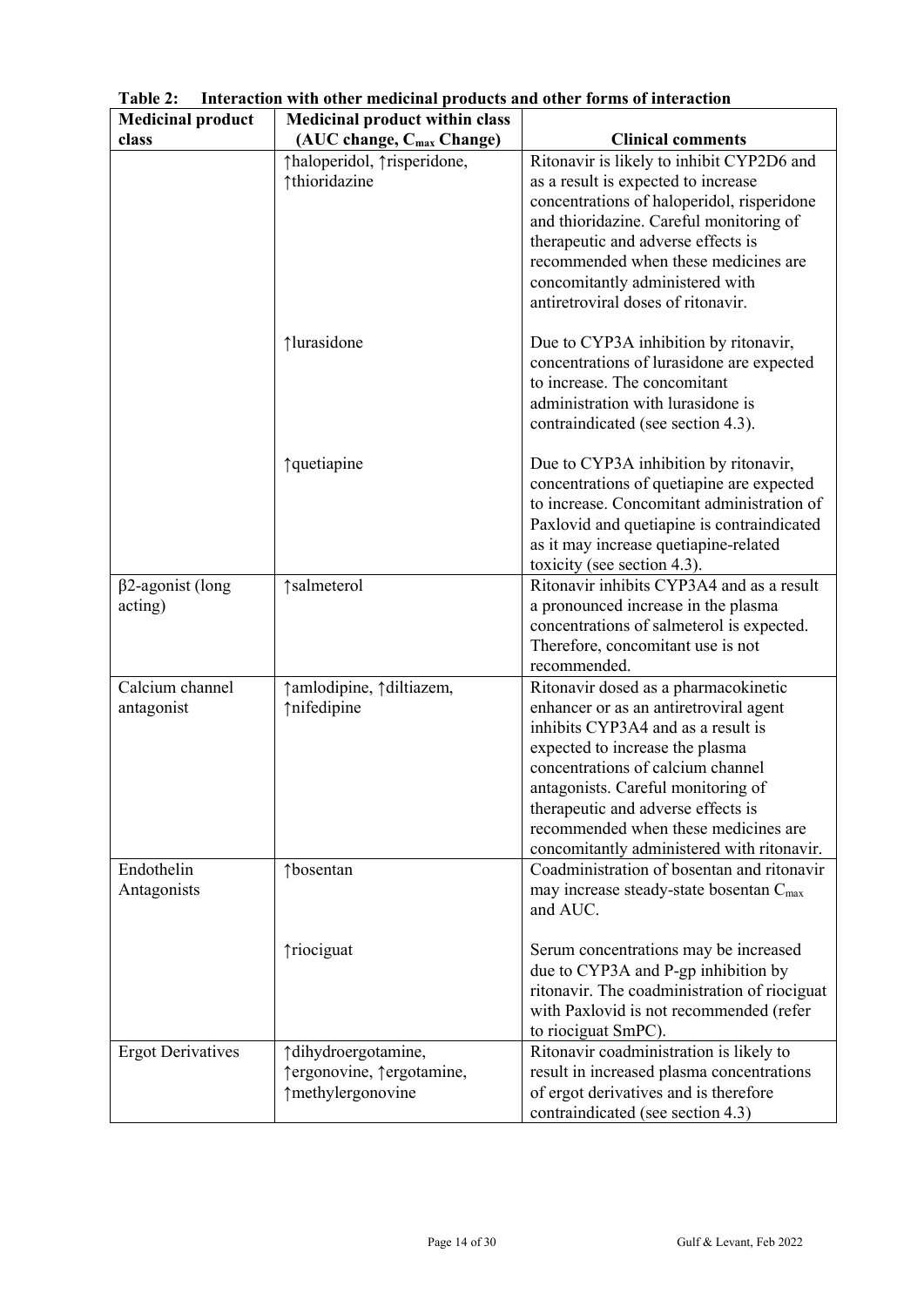| <b>Medicinal product</b> | <b>Medicinal product within class</b>    |                                                                                          |
|--------------------------|------------------------------------------|------------------------------------------------------------------------------------------|
| class                    | (AUC change, C <sub>max</sub> Change)    | <b>Clinical comments</b>                                                                 |
| <b>HCV</b> Direct Acting | ↑ glecaprevir/pibrentasvir               | Serum concentrations may be increased                                                    |
| Antiviral                |                                          | due to P-gp, BCRP and OATP1B                                                             |
|                          |                                          | inhibition by ritonavir. Concomitant                                                     |
|                          |                                          | administration of glecaprevir/pibrentasvir                                               |
|                          |                                          | and Paxlovid is not recommended due to                                                   |
|                          |                                          | an increased risk of ALT elevations                                                      |
|                          |                                          | associated with increased glecaprevir                                                    |
|                          |                                          | exposure.                                                                                |
| HMG Co-A                 | ↑lovastatin, ↑simvastatin                | HMG-CoA reductase inhibitors which are                                                   |
| Reductase                |                                          | highly dependent on CYP3A metabolism,                                                    |
|                          |                                          | such as lovastatin and simvastatin, are                                                  |
|                          |                                          | expected to have markedly increased                                                      |
|                          |                                          | plasma concentrations when                                                               |
|                          |                                          | coadministered with ritonavir dosed as an                                                |
|                          |                                          | antiretroviral agent or as a pharmacokinetic                                             |
|                          |                                          | enhancer. Since increased concentrations                                                 |
|                          |                                          | of lovastatin and simvastatin may                                                        |
|                          |                                          | predispose patients to myopathies,                                                       |
|                          |                                          | including rhabdomyolysis, the combination                                                |
|                          |                                          | of these medicinal products with ritonavir                                               |
|                          |                                          | is contraindicated (see section 4.3).                                                    |
|                          |                                          |                                                                                          |
|                          | ↑ atorvastatin, ↑ fluvastatin,           | Atorvastatin is less dependent on CYP3A                                                  |
|                          | ↑ pravastatin, ↑ rosuvastatin,           | for metabolism. While rosuvastatin                                                       |
|                          |                                          | elimination is not dependent on CYP3A,                                                   |
|                          |                                          | an elevation of rosuvastatin exposure has                                                |
|                          |                                          | been reported with ritonavir                                                             |
|                          |                                          | coadministration. The mechanism of this                                                  |
|                          |                                          | interaction is not clear, but may be the                                                 |
|                          |                                          | result of transporter inhibition. When used                                              |
|                          |                                          | with ritonavir dosed as a pharmacokinetic<br>enhancer or as an antiretroviral agent, the |
|                          |                                          | lowest possible doses of atorvastatin or                                                 |
|                          |                                          | rosuvastatin should be administered. The                                                 |
|                          |                                          | metabolism of pravastatin and fluvastatin                                                |
|                          |                                          | is not dependent on CYP3A, and                                                           |
|                          |                                          | interactions are not expected with                                                       |
|                          |                                          | ritonavir. If treatment with an HMG-CoA                                                  |
|                          |                                          | reductase inhibitor is indicated, pravastatin                                            |
|                          |                                          | or fluvastatin is recommended.                                                           |
| Hormonal                 | $\downarrow$ ethinylestradiol (40%, 32%) | Due to reductions in ethinyl estradiol                                                   |
| Contraceptive            |                                          | concentrations, barrier or other                                                         |
|                          |                                          | non-hormonal methods of contraception                                                    |
|                          |                                          | should be considered with concomitant                                                    |
|                          |                                          | ritonavir use when dosed as an                                                           |
|                          |                                          | antiretroviral agent or as a pharmacokinetic                                             |
|                          |                                          | enhancer. Ritonavir is likely to change the                                              |
|                          |                                          | uterine bleeding profile and reduce the                                                  |
|                          |                                          | effectiveness of estradiol-containing                                                    |
|                          |                                          | contraceptives.                                                                          |

**Table 2: Interaction with other medicinal products and other forms of interaction**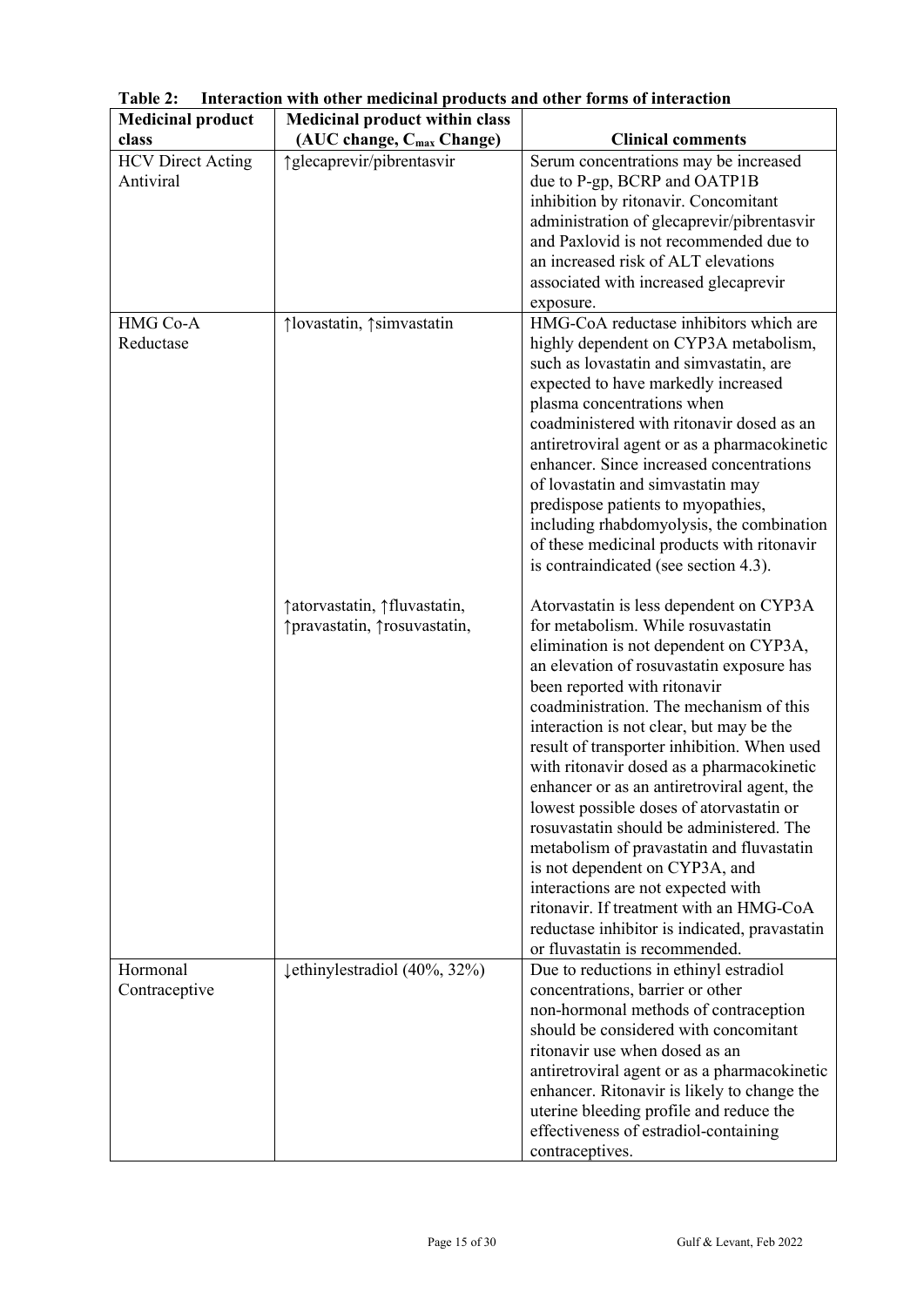| <b>Medicinal product</b> | <b>Medicinal product within class</b>           |                                                                                   |
|--------------------------|-------------------------------------------------|-----------------------------------------------------------------------------------|
| class                    | (AUC change, C <sub>max</sub> Change)           | <b>Clinical comments</b>                                                          |
| Immunosupressants        | îcyclosporine, îtacrolimus,                     | Ritonavir dosed as a pharmacokinetic                                              |
|                          | ↑ everolimus                                    | enhancer or as an antiretroviral agent                                            |
|                          |                                                 | inhibits CYP3A4 and as a result is                                                |
|                          |                                                 | expected to increase the plasma                                                   |
|                          |                                                 | concentrations of cyclosporine, tacrolimus                                        |
|                          |                                                 | or everolimus. Careful monitoring of                                              |
|                          |                                                 | therapeutic and adverse effects is                                                |
|                          |                                                 | recommended when these medicines are                                              |
|                          |                                                 | concomitantly administered with ritonavir.                                        |
| Lipid-modifying          | ↑lomitapide                                     | CYP3A4 inhibitors increase the exposure                                           |
| agents                   |                                                 | of lomitapide, with strong inhibitors                                             |
|                          |                                                 | increasing exposure approximately                                                 |
|                          |                                                 | 27-fold. Due to CYP3A inhibition by                                               |
|                          |                                                 | ritonavir, concentrations of lomitapide are                                       |
|                          |                                                 | expected to increase. Concomitant use of                                          |
|                          |                                                 | Paxlovid with lomitapide is                                                       |
|                          |                                                 | contraindicated (see SmPC for lomitapide)                                         |
|                          |                                                 | (see section 4.3).                                                                |
| Phosphodiesterase        | ↑ avanafil (13-fold, 2.4-fold)                  | Concomitant use of avanafil with Paxlovid                                         |
| (PDE5) Inhibitors        |                                                 | is contraindicated (see section 4.3).                                             |
|                          |                                                 |                                                                                   |
|                          |                                                 |                                                                                   |
|                          | ↑ sildenafil (11-fold, 4-fold)                  | Concomitant use of sildenafil for the                                             |
|                          |                                                 | treatment of erectile dysfunction with                                            |
|                          |                                                 | ritonavir dosed as an antiretroviral agent or                                     |
|                          |                                                 | as a pharmacokinetic enhancer should be                                           |
|                          |                                                 | with caution and in no instance should                                            |
|                          |                                                 | sildenafil doses exceed 25 mg in 48 hours.                                        |
|                          |                                                 | Concomitant use of sildenafil with                                                |
|                          |                                                 | Paxlovid is contraindicated in pulmonary                                          |
|                          |                                                 | arterial hypertension patients (see section                                       |
|                          |                                                 | $4.3$ ).                                                                          |
|                          |                                                 |                                                                                   |
|                          | $\uparrow$ tadalafil (124%, $\leftrightarrow$ ) | The concomitant use of tadalafil for the                                          |
|                          |                                                 | treatment of erectile dysfunction with                                            |
|                          |                                                 | ritonavir dosed as an antiretroviral agent or                                     |
|                          |                                                 | as a pharmacokinetic enhancer should be                                           |
|                          |                                                 | with caution at reduced doses of no more                                          |
|                          |                                                 | than 10 mg tadalafil every 72 hours with                                          |
|                          |                                                 | increased monitoring for adverse reactions.                                       |
|                          |                                                 |                                                                                   |
|                          | ↑vardenafil (49-fold, 13-fold)                  | Concomitant use of vardenafil with                                                |
|                          |                                                 | Paxlovid is contraindicated (see section                                          |
|                          |                                                 | (4.3).                                                                            |
| Sedatives/hypnotics      | ↑ clonazepam, ↑ diazepam,                       | Ritonavir coadministration is likely to                                           |
|                          | ↑estazolam, ↑ flurazepam                        | result in increased plasma concentrations                                         |
|                          |                                                 | of clonazepam, diazepam, estazolam and                                            |
|                          |                                                 | flurazepam and is therefore contraindicated                                       |
|                          |                                                 | (see section 4.3).                                                                |
|                          |                                                 |                                                                                   |
|                          | ↑ oral and parenteral midazolam                 | Midazolam is extensively metabolised by<br>CYP3A4. Coadministration with Paxlovid |
|                          |                                                 |                                                                                   |

**Table 2: Interaction with other medicinal products and other forms of interaction**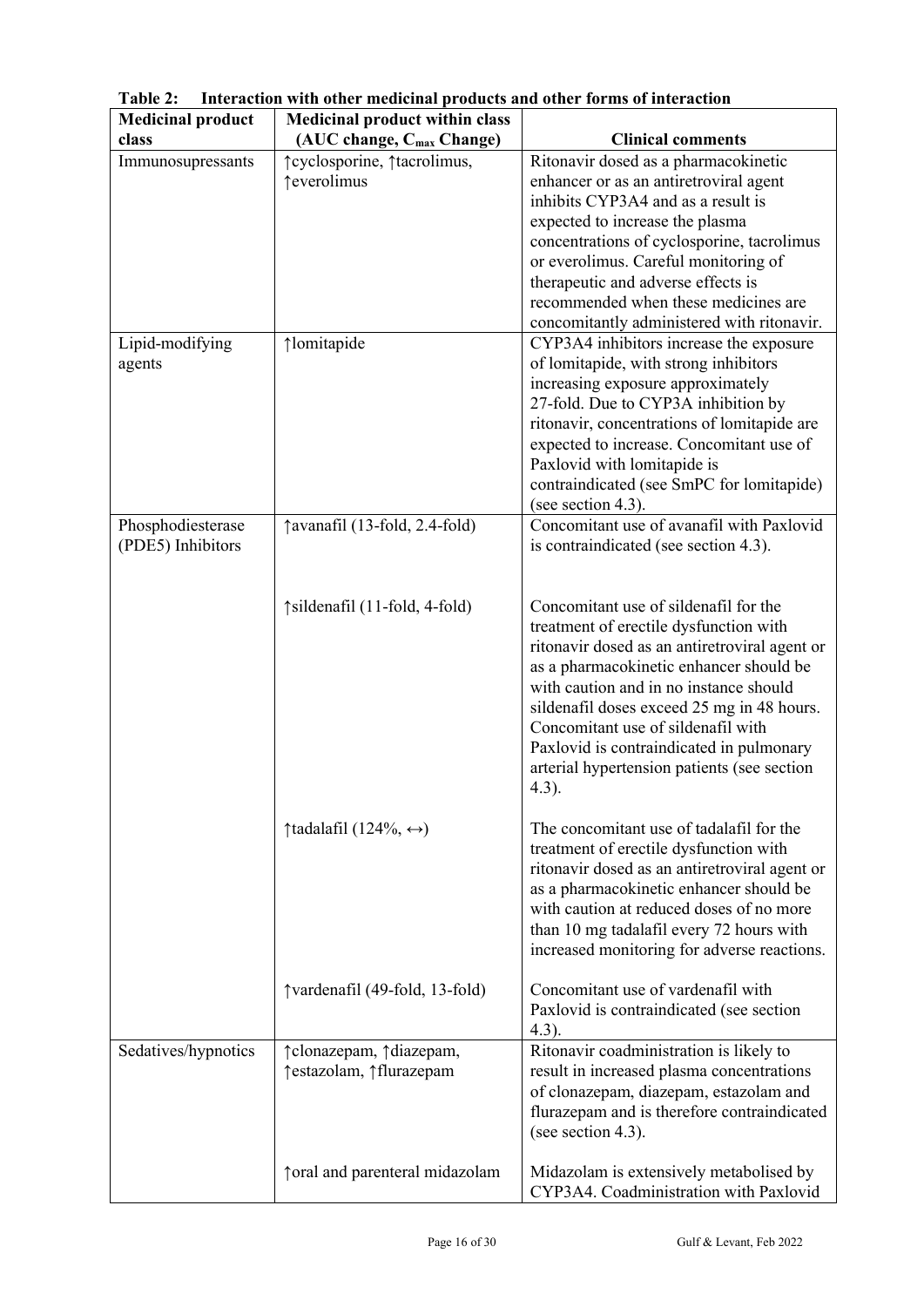| <b>Medicinal product</b> | <b>Medicinal product within class</b>                              |                                                                                                                                                                                                                                                                                                                                |  |  |
|--------------------------|--------------------------------------------------------------------|--------------------------------------------------------------------------------------------------------------------------------------------------------------------------------------------------------------------------------------------------------------------------------------------------------------------------------|--|--|
| class                    | (AUC change, C <sub>max</sub> Change)                              | <b>Clinical comments</b>                                                                                                                                                                                                                                                                                                       |  |  |
|                          |                                                                    | may cause a large increase in the<br>concentration of midazolam.<br>Plasma concentrations of midazolam are                                                                                                                                                                                                                     |  |  |
|                          |                                                                    | expected to be significantly higher when<br>midazolam is given orally. Therefore,                                                                                                                                                                                                                                              |  |  |
|                          |                                                                    | Paxlovid should not be coadministered<br>with orally administered midazolam (see                                                                                                                                                                                                                                               |  |  |
|                          |                                                                    | section 4.3), whereas caution should be<br>used with coadministration of Paxlovid and                                                                                                                                                                                                                                          |  |  |
|                          |                                                                    | parenteral midazolam. Data from<br>concomitant use of parenteral midazolam                                                                                                                                                                                                                                                     |  |  |
|                          |                                                                    | with other protease inhibitors suggests a<br>possible 3 - 4 fold increase in midazolam<br>plasma levels. If Paxlovid is                                                                                                                                                                                                        |  |  |
|                          |                                                                    | coadministered with parenteral midazolam,<br>it should be done in an intensive care unit                                                                                                                                                                                                                                       |  |  |
|                          |                                                                    | (ICU) or similar setting which ensures<br>close clinical monitoring and appropriate<br>medical management in case of respiratory<br>depression and/or prolonged sedation.<br>Dosage adjustment for midazolam should<br>be considered, especially if more than a<br>single dose of midazolam is administered.                   |  |  |
|                          | $\uparrow$ triazolam (> 20-fold, 87%)                              | Ritonavir coadministration is likely to                                                                                                                                                                                                                                                                                        |  |  |
|                          |                                                                    | result in increased plasma concentrations<br>of triazolam and is therefore<br>contraindicated (see section 4.3)                                                                                                                                                                                                                |  |  |
|                          | ↓ pethidine (62%, 59%),<br>↑ norpethidine metabolite (47%,<br>87%) | The use of pethidine and ritonavir is<br>contraindicated due to the increased<br>concentrations of the metabolite,<br>norpethidine, which has both analgesic and<br>CNS stimulant activity. Elevated<br>norpethidine concentrations may increase<br>the risk of CNS effects (e.g., seizures) (see<br>section 4.3).             |  |  |
|                          | $\uparrow$ alprazolam (2.5-fold, $\leftrightarrow$ )               | Alprazolam metabolism is inhibited<br>following the introduction of ritonavir.<br>Caution is warranted during the first<br>several days when alprazolam is<br>coadministered with ritonavir dosed as an<br>antiretroviral agent or as a pharmacokinetic<br>enhancer, before<br>induction of alprazolam metabolism<br>develops. |  |  |
|                          | ↑buspirone                                                         | Ritonavir dosed as a pharmacokinetic<br>enhancer or as an antiretroviral agent<br>inhibits CYP3A and as a result is expected<br>to increase the plasma concentrations of                                                                                                                                                       |  |  |

**Table 2: Interaction with other medicinal products and other forms of interaction**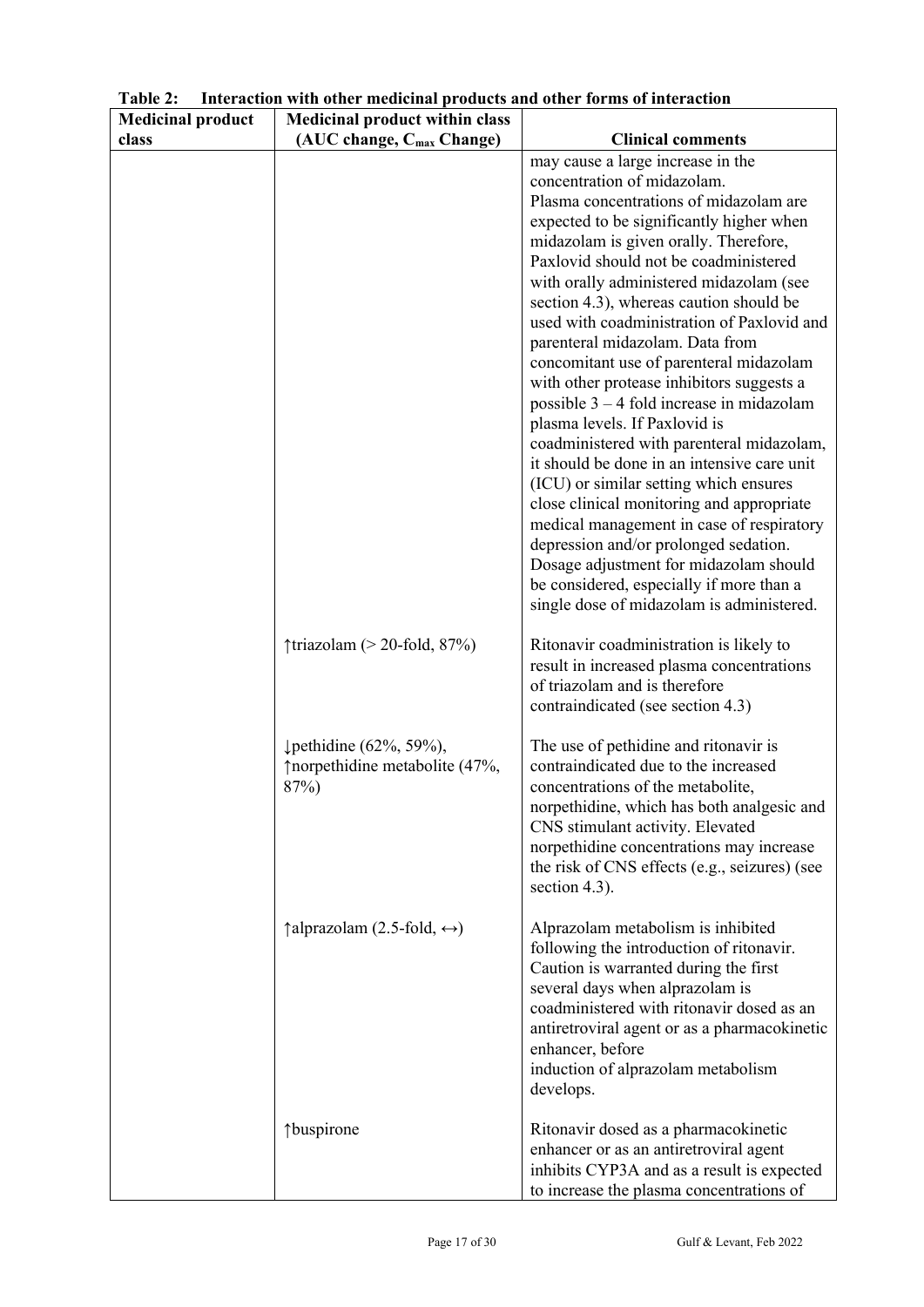| <b>Medicinal product</b> | <b>Medicinal product within class</b> |                                                                                     |
|--------------------------|---------------------------------------|-------------------------------------------------------------------------------------|
| class                    | (AUC change, C <sub>max</sub> Change) | <b>Clinical comments</b>                                                            |
|                          |                                       | buspirone. Careful monitoring of                                                    |
|                          |                                       | therapeutic and adverse effects is                                                  |
|                          |                                       | recommended when buspirone                                                          |
|                          |                                       | concomitantly administered with ritonavir.                                          |
| Sleeping agent           | †zolpidem (28%, 22%)                  | Zolpidem and ritonavir may be                                                       |
|                          |                                       | coadministered with careful monitoring for                                          |
|                          |                                       | excessive sedative effects.                                                         |
| Smoke cessation          | $\downarrow$ bupropion (22%, 21%)     | Bupropion is primarily metabolised by                                               |
|                          |                                       | CYP2B6. Concurrent administration of                                                |
|                          |                                       | bupropion with repeated doses of ritonavir                                          |
|                          |                                       | is expected to decrease bupropion levels.                                           |
|                          |                                       | These effects are thought to represent                                              |
|                          |                                       | induction of bupropion metabolism.                                                  |
|                          |                                       | However, because ritonavir has also been                                            |
|                          |                                       | shown to inhibit CYP2B6 in vitro, the                                               |
|                          |                                       | recommended dose of bupropion should                                                |
|                          |                                       | not be exceeded. In contrast to long-term                                           |
|                          |                                       | administration of ritonavir, there was no                                           |
|                          |                                       | significant interaction with bupropion after                                        |
|                          |                                       | short-term administration of low doses of                                           |
|                          |                                       | ritonavir (200 mg twice daily for 2 days),                                          |
|                          |                                       | suggesting reductions in bupropion                                                  |
|                          |                                       | concentrations may have onset several                                               |
|                          |                                       | days after initiation of ritonavir                                                  |
|                          |                                       | coadministration.                                                                   |
| Steroids                 | Inhaled, injectable or intranasal     | Systemic corticosteroid effects including                                           |
|                          | fluticasone propionate,               | Cushing's syndrome and adrenal                                                      |
|                          | budesonide, triamcinolone             | suppression (plasma cortisol levels were                                            |
|                          |                                       | noted to be decreased 86%) have been                                                |
|                          |                                       | reported in patients receiving ritonavir and<br>inhaled or intranasal fluticasone   |
|                          |                                       |                                                                                     |
|                          |                                       | propionate; similar effects could also occur                                        |
|                          |                                       | with other corticosteroids metabolised by<br>CYP3A e.g., budesonide and             |
|                          |                                       |                                                                                     |
|                          |                                       | triamcinolone. Consequently, concomitant<br>administration of ritonavir dosed as an |
|                          |                                       | antiretroviral agent or as a pharmacokinetic                                        |
|                          |                                       | enhancer and these glucocorticoids is not                                           |
|                          |                                       | recommended unless the potential benefit                                            |
|                          |                                       | of treatment outweighs the risk of systemic                                         |
|                          |                                       | corticosteroid effects. A dose reduction of                                         |
|                          |                                       | the glucocorticoid should be considered                                             |
|                          |                                       | with close monitoring of local and                                                  |
|                          |                                       | systemic effects or a switch to a                                                   |
|                          |                                       | glucocorticoid, which is not a substrate for                                        |
|                          |                                       | CYP3A4 (e.g., beclomethasone).                                                      |
|                          |                                       | Moreover, in case of withdrawal of                                                  |
|                          |                                       | glucocorticoids progressive dose reduction                                          |
|                          |                                       | may be required over a longer period.                                               |
|                          |                                       |                                                                                     |
|                          | ↑dexamethasone                        | Ritonavir dosed as a pharmacokinetic                                                |
|                          |                                       | enhancer or as an antiretroviral agent                                              |

**Table 2: Interaction with other medicinal products and other forms of interaction**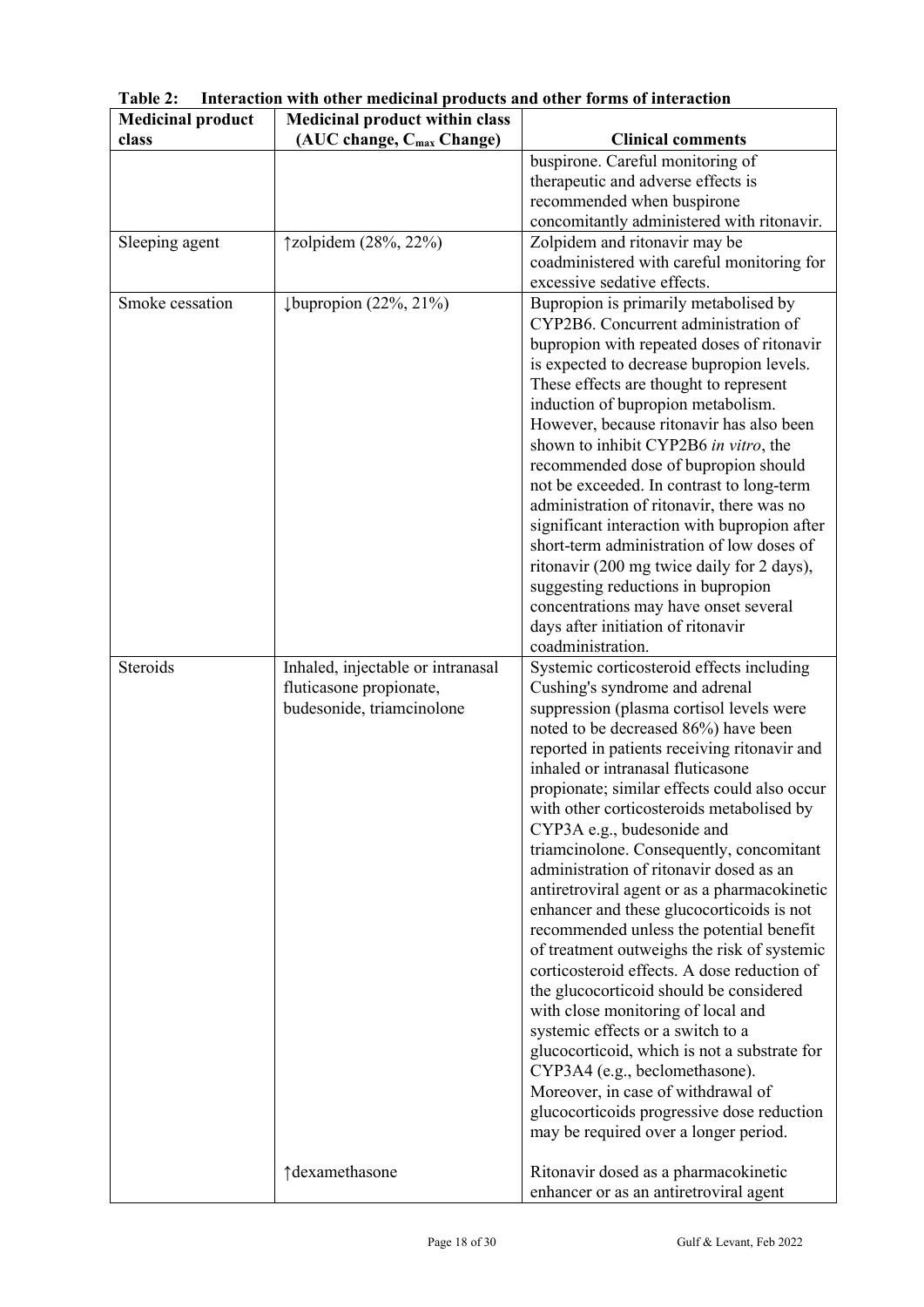| <b>Medicinal product</b>               | <b>Medicinal product within class</b> |                                                                                                                                                                                                                                                                                                                                  |
|----------------------------------------|---------------------------------------|----------------------------------------------------------------------------------------------------------------------------------------------------------------------------------------------------------------------------------------------------------------------------------------------------------------------------------|
| class                                  | (AUC change, C <sub>max</sub> Change) | <b>Clinical comments</b>                                                                                                                                                                                                                                                                                                         |
|                                        |                                       | inhibits CYP3A and as a result is expected<br>to increase the plasma concentrations of<br>dexamethasone. Careful monitoring of<br>therapeutic and adverse effects is<br>recommended when dexamethasone<br>is concomitantly administered with<br>ritonavir.                                                                       |
|                                        | ↑ prednisolone (28%, 9%)              | Careful monitoring of therapeutic and<br>adverse effects is recommended when<br>prednisolone is concomitantly<br>administered with ritonavir. The AUC of<br>the metabolite prednisolone increased by<br>37 and 28% after 4 and 14 days ritonavir,<br>respectively.                                                               |
| Thyroid hormone<br>replacement therapy | levothyroxine                         | Post-marketing cases have been reported<br>indicating a potential interaction between<br>ritonavir containing products and<br>levothyroxine. Thyroid-stimulating<br>hormone (TSH) should be monitored in<br>patients treated with levothyroxine at least<br>the first month after starting and/or ending<br>ritonavir treatment. |

**Table 2: Interaction with other medicinal products and other forms of interaction**

Abbreviations: ATL=alanine aminotransferase, AUC= area under the curve;  $C_{\text{max}}$ = maximum concentrations. a. See section 5.2, Interaction studies conducted with nirmatrelvir/ritonavir.

# **4.6 Fertility, pregnancy and lactation**

# Women of childbearing potential/Contraception in males and females

There are no human data on the use of Paxlovid during pregnancy to inform the drug-associated risk of adverse developmental outcomes, women of childbearing potential should avoid becoming pregnant during treatment with Paxlovid.

Use of ritonavir may reduce the efficacy of combined hormonal contraceptives. Patients using combined hormonal contraceptives should be advised to use an effective alternative contraceptive method or an additional barrier method of contraception during treatment and until after one complete menstrual cycle after stopping Paxlovid (see section 4.5).

# Pregnancy

There are no data from the use of Paxlovid in pregnant women. Paxlovid is not recommended during pregnancy and in women of childbearing potential not using effective contraception.

There was no nirmatrelvir-related effect on foetal morphology or embryo-foetal viability at any dose tested in rat or rabbit embryo-foetal developmental toxicity studies (see section 5.3).

A large number of pregnant women were exposed to ritonavir during pregnancy. These data largely refer to exposures where ritonavir was used in combination therapy and not at therapeutic ritonavir doses but at lower doses as a pharmacokinetic enhancer for other protease inhibitors, similar to the ritonavir dose used for nirmatrelvir/ritonavir. These data indicate no increase in the rate of birth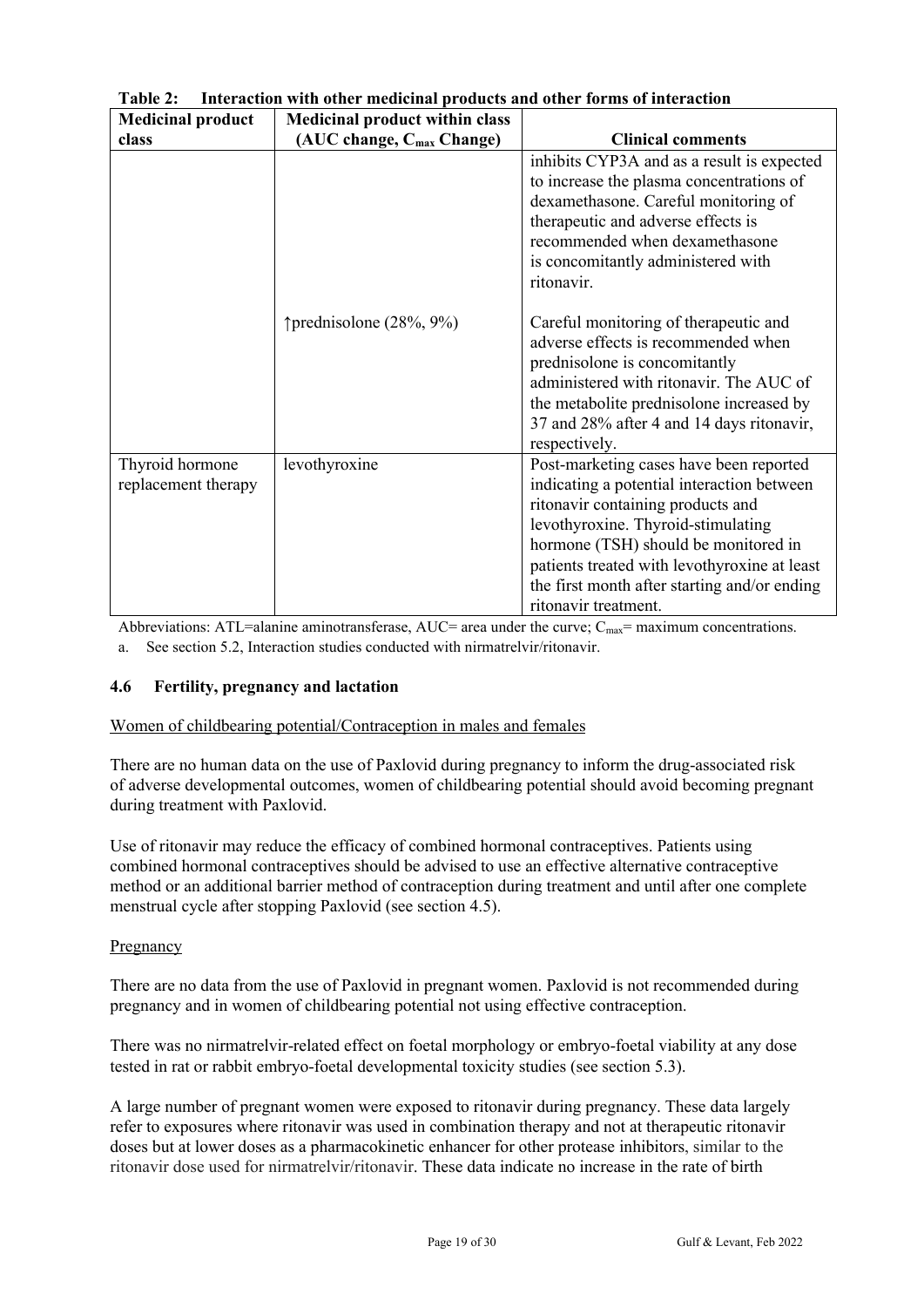defects compared to rates observed in population-based birth defect surveillance systems. Animal data with ritonavir have shown reproductive toxicity (see section 5.3).

# Breast-feeding

There are no human data on the use of Paxlovid in breast-feeding.

It is unknown whether nirmatrelvir is excreted in human or animal milk, and the effects of it on the breast-fed newborn/infant, or the effects on milk production. Limited published data reports that ritonavir is present in human milk. There is no information on the effects of ritonavir on the breast-fed newborn/infant or the effects of the medicinal product on milk production. A risk to the newborn/infant cannot be excluded. Breast-feeding should be discontinued during treatment with Paxlovid and for 7 days after the last dose of Paxlovid.

# **Fertility**

There are no human data on the effect of Paxlovid on fertility. No human data on the effect of nirmatrelvir on fertility are available. Nirmatrelvir produced no effects on fertility in rats (see section 5.3).

There are no human data on the effect of ritonavir on fertility. Ritonavir produced no effects on fertility in rats.

# **4.7 Effects on ability to drive and use machines**

There are no clinical studies that evaluated the effects of Paxlovid on ability to drive and use machines.

# **4.8 Undesirable effects**

# Summary of the safety profile

The safety of Paxlovid is based on data from Study C4671005 (EPIC-HR), a Phase 2/3 randomised, placebo-controlled trial in non-hospitalised adult participants with a laboratory confirmed diagnosis of SARS-CoV-2 infection (see section 5.1). A total of 1,349 symptomatic adult participants 18 years of age and older who are at high risk of developing severe COVID-19 illness received at least one dose of either Paxlovid (nirmatrelvir/ritonavir 300 mg/100 mg) (n=672) or placebo (n=677). Study drugs were to be taken twice daily for up to 5 days.

Adverse reactions in the Paxlovid group  $(≥ 1%)$  that occurred at a greater frequency than in the placebo group were diarrhoea (3.9% and 1.9%, respectively), vomiting (1.3% and 0.3%) and dysgeusia  $(4.8\%$  and  $0.1\%$ ).

# Tabulated summary of adverse reactions

The adverse reactions in Table 3 are listed below by system organ class and frequency. Frequencies are defined as follows: Very common ( $\geq 1/10$ ); common ( $\geq 1/100$  to  $\leq 1/10$ ); uncommon ( $\geq 1/1,000$  to  $\leq$  1/100); rare ( $\geq$  1/10,000 to  $\leq$  1/1,000); not known (frequency cannot be estimated from the available data).

| System organ class         | <b>Frequency category</b> | <b>Adverse reactions</b> |  |  |
|----------------------------|---------------------------|--------------------------|--|--|
| Nervous system disorders   | Common                    | Dysgeusia                |  |  |
| Gastrointestinal disorders | Common                    | Diarrhoea, vomiting      |  |  |

**Table 3: Adverse reactions with Paxlovid**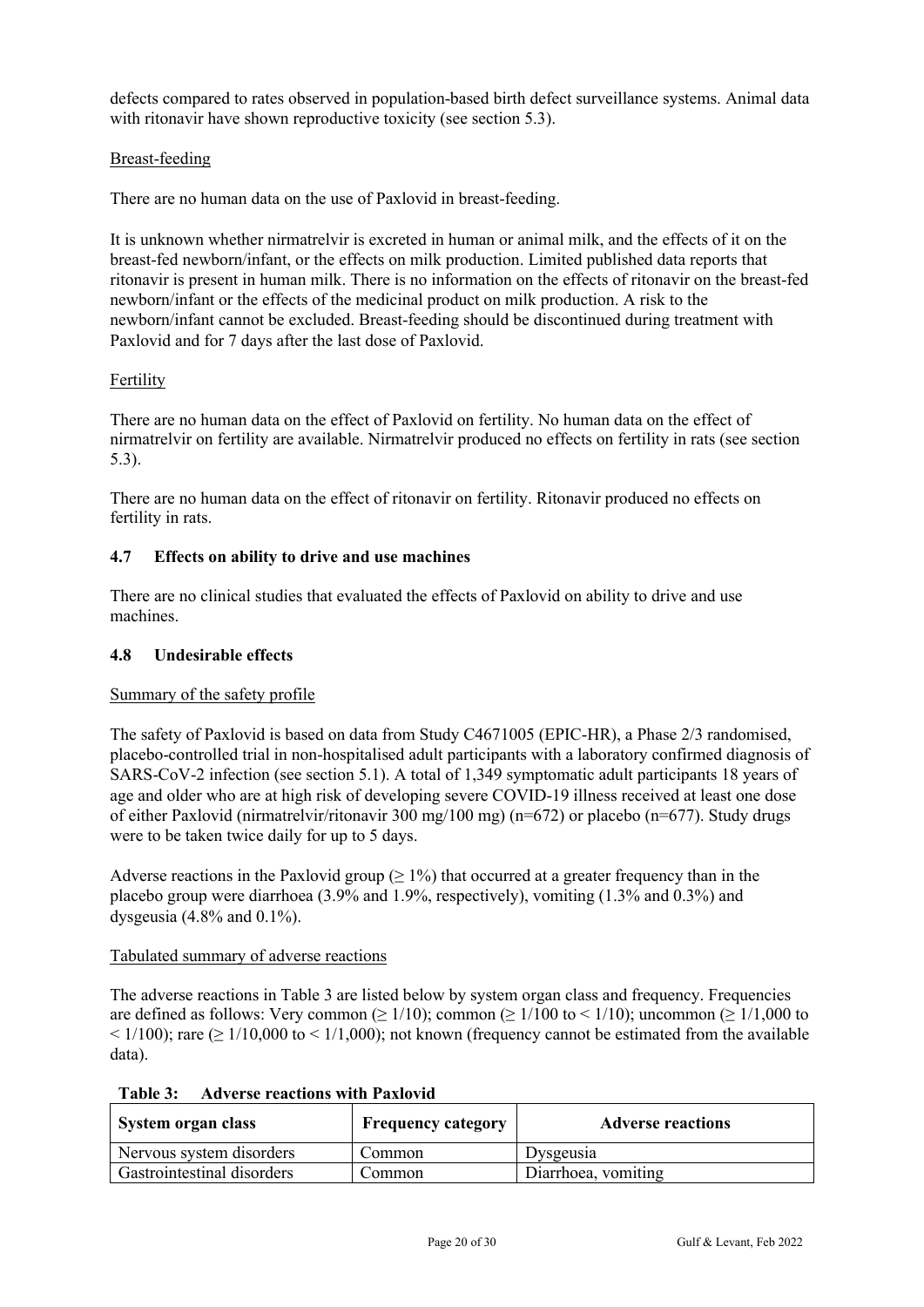# Paediatric population

The safety and efficacy of Paxlovid in paediatric patients have not been established.

Reporting of suspected adverse reactions

If you get any side effects, talk to your doctor or pharmacist. This includes any possible side effects not listed in this leaflet. Healthcare professionals are asked to report any suspected adverse reactions: To Pfizer via the following website: [www.pfizersafetyreporting.com](http://www.pfizersafetyreporting.com/)

To JFDA via the following reporting tools:

• Email  $(ipc@ifda.io)$ 

- JFDA reporting link on JFDA website [www.jfda.jo](http://www.jfda.jo/) [\(https://primaryreporting.who-umc.org/JO](https://primaryreporting.who-umc.org/JO))
- Telephone number (+962-6-5632000)
- QR Code:



# **4.9 Overdose**

Treatment of overdose with Paxlovid should consist of general supportive measures including monitoring of vital signs and observation of the clinical status of the patient. There is no specific antidote for overdose with Paxlovid.

# **5. PHARMACOLOGICAL PROPERTIES**

# **5.1 Pharmacodynamic properties**

Pharmacotherapeutic group: Antivirals for systemic use, direct acting antivirals, ATC code: not yet assigned.

# Mechanism of action

Nirmatrelvir is a peptidomimetic inhibitor of the coronavirus 3C-like (3CL) protease, including the SARS-CoV-2 3CL protease. Inhibition of the 3CL protease renders the protein incapable of processing polyprotein precursors which leads to the prevention of viral replication. Nirmatrelvir was shown to be a potent inhibitor of SARS-CoV-2 3CL protease (Ki=0.00311 μM or  $IC_{50}$ =0.0192 μM) in a biochemical enzymatic assay.

Ritonavir is not active against SARS-CoV-2 3CL protease. Ritonavir inhibits the CYP3A-mediated metabolism of nirmatrelvir, thereby providing increased plasma concentrations of nirmatrelvir.

# Antiviral activity

# *In vitro antiviral activity*

Nirmatrelvir exhibited antiviral activity against SARS-CoV-2 infection of dNHBE cells, a primary human lung alveolar epithelial cell line ( $EC_{90}$  value of 181 nM) after Day 3 post-infection.

# *In vivo antiviral activity*

Nirmatrelvir showed antiviral activity in mouse models with mouse-adapted SAR-CoV-2 infection in BALB/c and 129 mouse strains. Oral administration of nirmatrelvir at 300 mg/kg or 1,000 mg/kg twice daily initiated 4 hours post-inoculation or 1,000 mg/kg twice daily initiated 12 hours post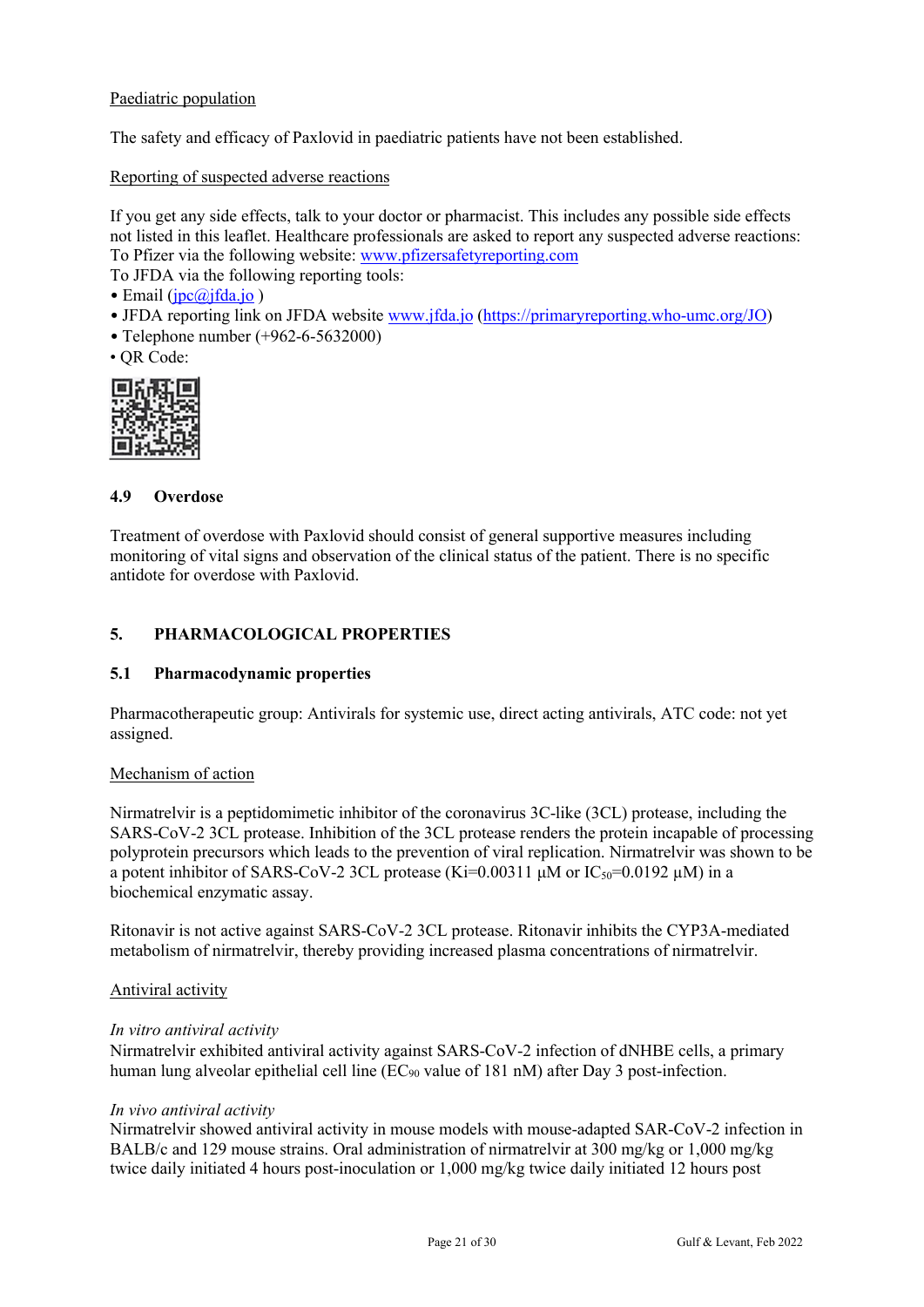inoculation with SARS-CoV-2 MA10 resulted in reduction of lung viral titres and ameliorated indicators of disease (weight loss and lung pathology) compared to placebo-treated animals.

# *Antiviral resistance*

Because nirmatrelvir is coadministered with low dose ritonavir, there may be a risk of HIV-1 developing resistance to HIV protease inhibitors in individuals with uncontrolled or undiagnosed HIV-1 infection.

# Pharmacodynamic effects

# *Cardiac electrophysiology*

No clinically relevant effect of nirmatrelvir on QTcF interval was observed in a double-blind, randomised, placebo-controlled, cross-over study in 10 healthy adults. The model predicted upper bound of 90% confidence interval (CI) for baseline and ritonavir adjusted QTcF estimate was 1.96 ms at approximately 4-fold higher concentration than the mean steady-state peak concentration after a therapeutic dose of nirmatrelvir/ritonavir 300 mg/100 mg.

# Clinical efficacy and safety

The efficacy of Paxlovid is based on the interim analysis of EPIC-HR, a Phase 2/3, randomised, double-blind, placebo-controlled study in non-hospitalised symptomatic adult participants with a laboratory confirmed diagnosis of SARS-CoV-2 infection. Participants with COVID-19 symptom onset of  $\leq$  5 days were included in the study. Participants were randomised (1:1) to receive Paxlovid (nirmatrelvir 300 mg/ritonavir 100 mg) or placebo orally every 12 hours for 5 days. The study excluded individuals with a history of prior COVID-19 infection or vaccination. The primary efficacy endpoint is the proportion of participants with COVID-19 related hospitalisation or death from any cause through Day 28 in the modified intent-to-treat (mITT) analysis set (all treated participants with onset of symptoms  $\leq$  3 days who had at least one post-baseline visit). Secondary efficacy endpoints included assessments of COVID-19 hospitalisation or death from any cause through Day 28 in the mITT1 analysis set (all treated participants with onset of symptoms  $\leq$  5 days who had at least one post-baseline visit).

A total of 1,361 participants were randomised to receive either Paxlovid or placebo. At baseline, mean age was 45 years; 52% were male; 63% were White, 5% were Black, 48% were Hispanic or Latino and 20% were Asian; 63% of participants had onset of symptoms  $\leq$  3 days from initiation of study treatment; 44% of participants were serological negative at baseline. The most frequently reported risk factors were BMI  $\geq$  25 kg/m<sup>2</sup> (1080 [79.4%] participants), tobacco use (501 [36.8%] participants), hypertension (441 [32.4%] participants), age  $\geq 60$  years (255 [18.7%] participants), and diabetes mellitus (175 [12.9%] participants). Other risk factors were cardiovascular disorder (50 [3.7%] participants), chronic kidney disease (8 [0.6%] participants), chronic lung disease (67 [4.9%] participants), immunosuppression (12 [0.9%] participants), cancer (4 [0.3%] participants), neurodevelopmental disorders (2 [0.1%] participants), HIV infection (1 [<0.1%] participant) and device dependency (5 [0.4%] participants). The mean (SD) baseline viral load was 4.71  $\log_{10}$  copies/mL (2.78); 27% of participants had a baseline viral load of  $> 10^{\circ}$  (units); 8.2% of participants either received or were expected to receive COVID-19 therapeutic monoclonal antibody treatment at the time of randomisation and were excluded from the mITT and mITT1 analyses.

The baseline demographic and disease characteristics were balanced between the Paxlovid and placebo groups.

At time of the interim analysis, 389 participants in the Paxlovid group and 385 participants in the placebo group were included in the mITT analysis set. Paxlovid significantly reduced ( $p<0.0001$ ) the proportion of participants with COVID-19 related hospitalisation or death through Day 28 by 89.1%, compared with placebo, in adult participants with symptom onset  $\leq$  3 days who were at increased risk of progression to severe disease. No deaths were reported in the Paxlovid group compared with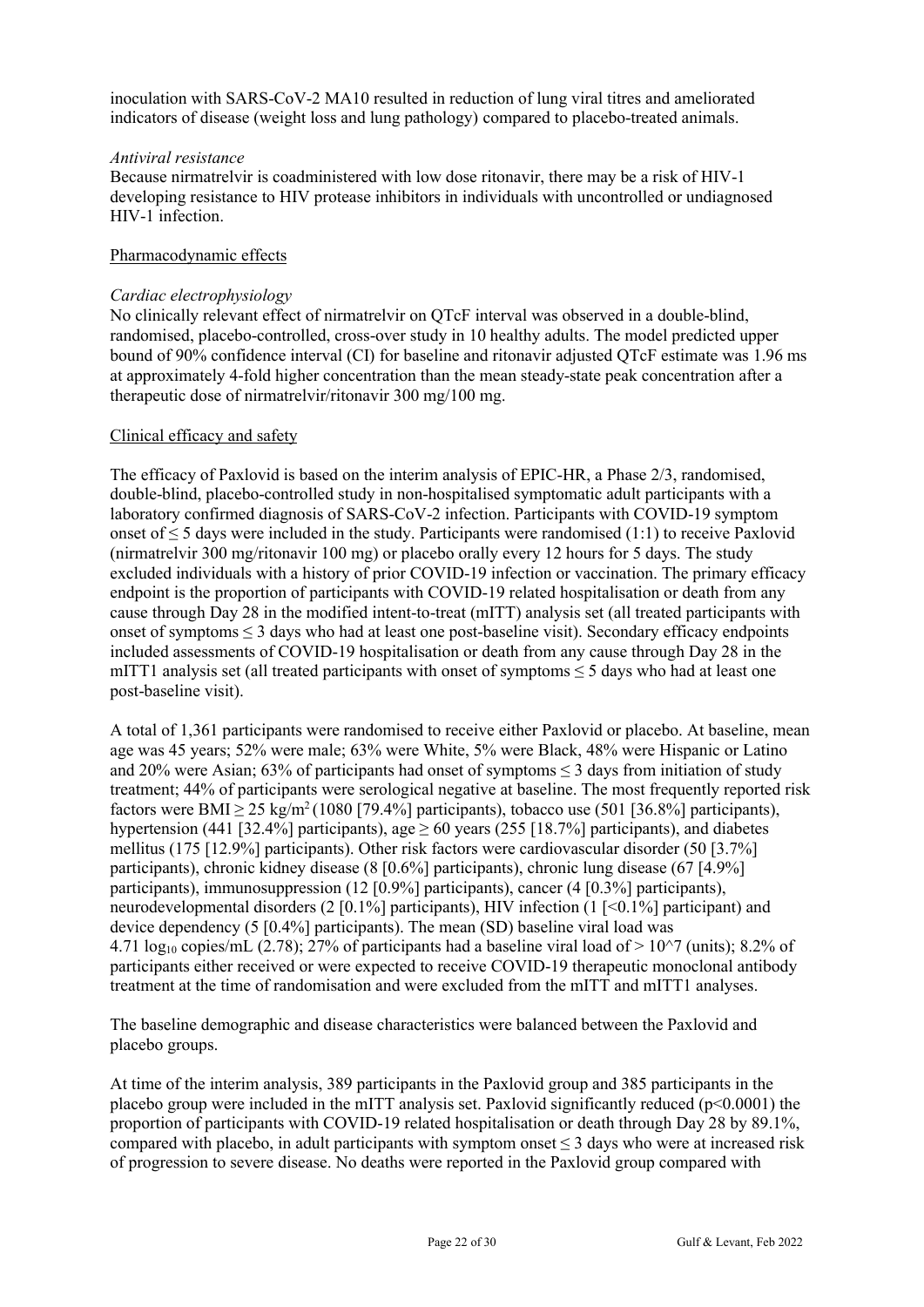7 deaths in the placebo group. The proportions of participants who discontinued treatment due to an adverse event were 2.4% in the Paxlovid group and 4.3% in the placebo group.

Similar trends have been observed for the primary efficacy analysis across subgroups of participants. Table 4 presents the results of the primary endpoint in the mITT analysis population and in the subgroups by baseline viral load, serology status or age.

| Table 4: Progression of COVID-19 (hospitalisation or death) through Day 28 in symptomatic |
|-------------------------------------------------------------------------------------------|
| adults at increased risk of progression to severe illness; mITT analysis set              |

|                                                            | Paxlovid<br>300 mg/100 mg       | Placebo             |
|------------------------------------------------------------|---------------------------------|---------------------|
| Number of patients (%)                                     | $N = 389$                       | $N = 385$           |
| Patients with hospitalisation or death <sup>a</sup> (%)    | $3(0.8\%)$                      | $27(7.0\%)$         |
| Estimated proportion over 28 days [95% CI], %              | 0.78(0.25, 2.39)                | 7.09 (4.92, 10.17)  |
| Reduction relative to placebo [95% CI]                     | $-6.32$ $(-9.04, -3.59)$        |                     |
| p-value                                                    | p<0.0001                        |                     |
| Viral load < $10^{27}$ copies/mL                           | $n = 242$                       | $n = 244$           |
| Patients with hospitalisation or death <sup>a</sup> $(\%)$ | $2(0.8\%)$                      | $12(4.9\%)$         |
| Estimated proportion over 28 days [95% CI], %              | 0.83(0.21, 3.26)                | 4.96(2.85, 8.57)    |
| Reduction relative to placebo [95% CI]                     | $-4.14$ $(-7.10, -1.17)$        |                     |
| p-value                                                    | $p=0.0063$                      |                     |
| Viral load $\geq 10^{\wedge}7$ copies/mL                   | $n=122$                         | $n=117$             |
| Patients with hospitalisation or death <sup>a</sup> $(\%)$ | $1(0.8\%)$                      | $13(11.1\%)$        |
| Estimated proportion over 28 days [95% CI], %              | 0.84(0.12, 5.82)                | 11.28(6.71, 18.63)  |
| Reduction relative to placebo [95% CI]                     | $-10.44$ ( $-16.44$ , $-4.43$ ) |                     |
| p-value                                                    | $p=0.0007$                      |                     |
| Viral load $\leq 10^{4}$ copies/mL                         | $n=124$                         | $n=119$             |
| Patients with hospitalisation or death <sup>a</sup> $(\%)$ | $\theta$                        | $1(0.8\%)$          |
| Estimated proportion over 28 days [95% CI], %              |                                 | 0.840(0.12, 5.82)   |
| Reduction relative to placebo [95% CI]                     | $-0.84$ $(-2.48, 0.80)$         |                     |
| p-value                                                    | $p=0.3153$                      |                     |
| Viral load $\geq 10^{\wedge}4$ copies/mL                   | $n = 240$                       | $n = 242$           |
| Patients with hospitalisation or death <sup>a</sup> $(\%)$ | $3(1.3\%)$                      | $31(12.8\%)$        |
| Estimated proportion over 28 days [95% CI], %              | 1.26(0.41, 3.85)                | 10.07(6.87, 14.65)  |
| Reduction relative to placebo [95% CI]                     | $-8.81(-12.89, -4.74)$          |                     |
| p-value                                                    | p<0.0001                        |                     |
| Serology negative                                          | $n=168$                         | $n=175$             |
| Patients with hospitalisation or death <sup>a</sup> $(\%)$ | $3(1.8\%)$                      | 24 (13.7%)          |
| Estimated proportion over 28 days [95% CI], %              | 1.80(0.58, 5.47)                | 13.97 (9.59, 20.12) |
| Reduction relative to placebo [95% CI]                     | $-12.17(-17.74, -6.61)$         |                     |
| p-value                                                    | p<0.0001                        |                     |
| Serology positive                                          | $n=217$                         | $n=204$             |
| Patients with hospitalisation or death <sup>a</sup> $(%)$  | $\boldsymbol{0}$                | $3(1.5\%)$          |
| Estimated proportion over 28 days [95% CI], %              | $\boldsymbol{0}$                | 1.48(0.48, 4.51)    |
| Reduction relative to placebo [95% CI]                     | 0.00(0.00, 0.00)                |                     |
| p-value                                                    | $p=0.0810$                      |                     |
| $Age < 65$ years                                           | $n=345$                         | $n = 334$           |
| Patients with hospitalisation or death <sup>a</sup> $(\%)$ | 2(0.6)                          | 18(5.4)             |
| Estimated proportion over 28 days [95% CI], %              | 0.59(0.15, 2.32)                | 5.47 (3.48, 8.54)   |
| Reduction relative to placebo [95% CI]                     | $-4.88(-7.47, -2.30)$           |                     |
| p-value                                                    | $p=0.0002$                      |                     |
| Age $\geq 65$ years                                        | $n = 44$                        | $n=51$              |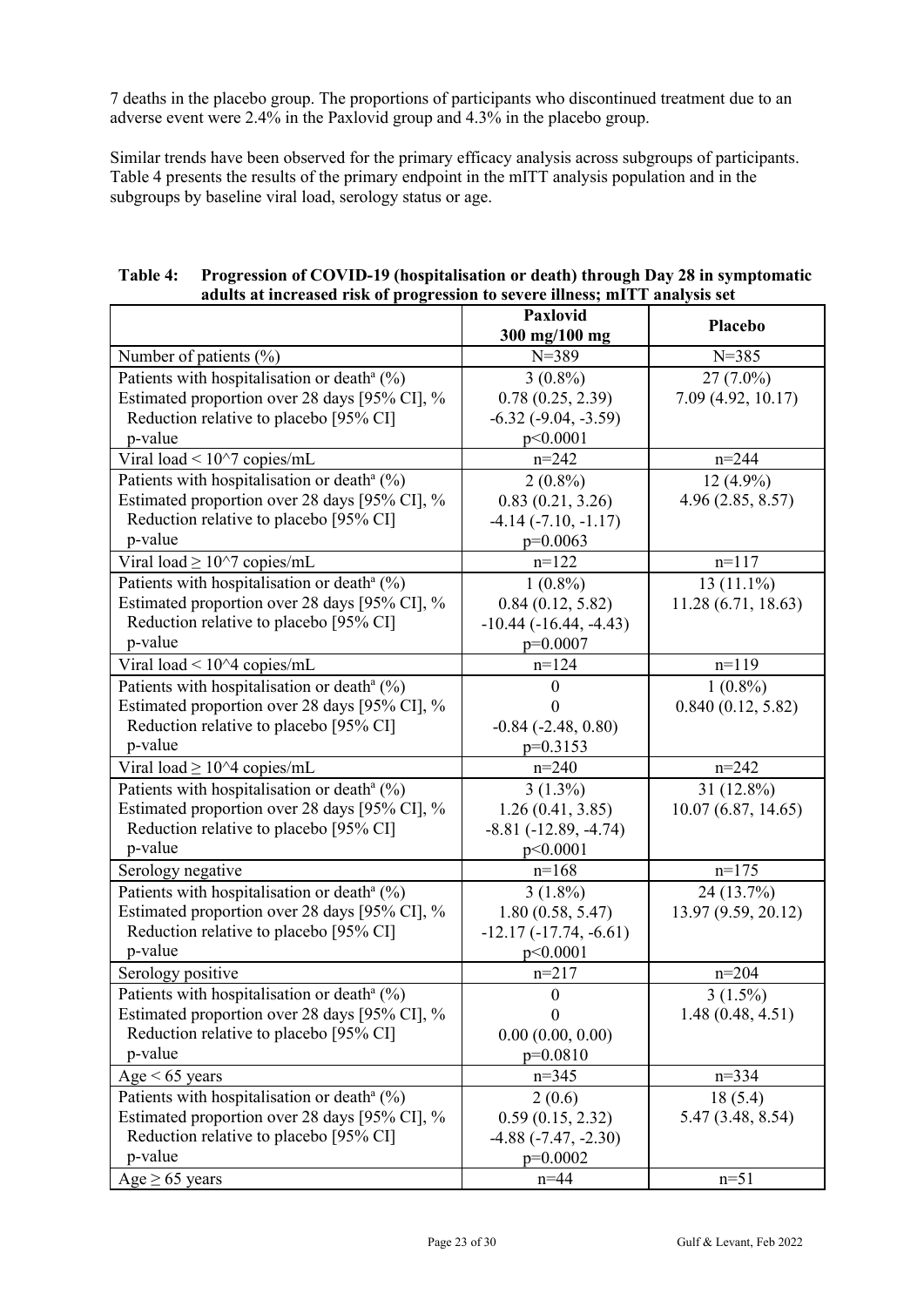| Patients with hospitalisation or death <sup>a</sup> $(\%)$ | $1(2.3\%)$              | $9(17.6\%)$        |
|------------------------------------------------------------|-------------------------|--------------------|
| Estimated proportion over 28 days [95% CI], %              | 2.27(0.32, 15.06)       | 17.65(9.60, 31.17) |
| Reduction relative to placebo [95% CI]                     | $-15.37(-26.73, -4.02)$ |                    |
| p-value                                                    | $p=0.0079$              |                    |

Abbreviations: CI=confidence interval; mITT=modified intent-to-treat. All participants randomly assigned to study intervention, who took at least 1 dose of study intervention, with at least 1 post-baseline visit through Day 28, who at baseline did not receive nor were expected to receive COVID-19 therapeutic monoclonal antibody treatment, and were treated  $\leq$  3 days after COVID-19 symptom onset.

a. Covid-19 related hospitalisation or death from any cause.

When initiated within 5 days of symptom onset, treatment with Paxlovid also significantly reduced the incidence of hospitalisation or death by 85.2% through Day 28 (Table 5). No deaths were reported in the Paxlovid group compared with 10 deaths in the placebo group. Results of the subgroup analysis for mITT1 were consistent with those for mITT.

# **Table 5: Progression of COVID-19 (hospitalisation or death) through Day 28 in symptomatic adults at increased risk of progression to severe illness; mITT1 analysis set**

|                                                                                                                                                                 | Paxlovid<br>$300 \; \text{mg}/100 \; \text{mg}$                     | <b>Placebo</b>                   |
|-----------------------------------------------------------------------------------------------------------------------------------------------------------------|---------------------------------------------------------------------|----------------------------------|
| Number of patients                                                                                                                                              | $N = 607$                                                           | $N = 612$                        |
| Patients with hospitalisation or death <sup>a</sup> $(%)$<br>Estimated proportion over 28 days [95% CI], %<br>Reduction relative to placebo [95% CI]<br>p-value | $6(1.0\%)$<br>1.00(0.45, 2.21)<br>$-5.77(-7.92, -3.61)$<br>p<0.0001 | 41 $(6.7\%)$<br>6.76(5.03, 9.04) |

Abbreviations: CI=confidence interval; mITT1=A modified intent-to-treat analysis set that includes all participants randomly assigned to study intervention, who took at least 1 dose of study intervention, with at least 1 post-baseline visit through Day 28, who at baseline did not receive nor were expected to receive COVID-19 therapeutic monoclonal antibody treatment and were treated ≤ 5 days after COVID-19 symptom onset.

a. Covid-19 related hospitalisation or death from any cause.

An interim assessment of the effect of Paxlovid on viral load (copies/mL) relative to placebo was conducted. A total of 572 participants with a detectable baseline viral load were included in the interim assessment, and change from baseline to Day 5 (end of treatment) was evaluated. At Day 5, after accounting for baseline viral load level, geographic region, serology status, and symptom onset, the adjusted mean change in viral load (log<sub>10</sub> copies/mL) from baseline showed an additional reduction of 0.93  $log_{10}$  (copies/mL) in the Paxlovid group relative to placebo. The additional viral load reduction from Paxlovid treatment relative to placebo was more apparent among participants who were seronegative or had high viral load level at baseline. Similarly, among participants with symptom onset  $\leq$  3 days, a reduction of 1.03 log<sub>10</sub> (copies/mL) was shown in the Paxlovid group relative to placebo at Day 5.

**Table 6: Analysis of change from baseline to Day 5 in log10 (viral load, copies/mL) in adults with symptomatic COVID-19 at increased risk of progression to severe illness; mITT1 analysis set**

|                                          | <b>Paxlovid</b><br>$300 \text{ mg}/100 \text{ mg}$ | <b>Placebo</b> |
|------------------------------------------|----------------------------------------------------|----------------|
| Number of patients                       | $N = 269$                                          | $N = 303$      |
| Baseline, mean (SD)                      | 5.41(2.24)                                         | 5.11(2.23)     |
| Day 5, mean $(SD)$                       | 2.50(1.82)                                         | 3.22(2.20)     |
| Adjusted change from baseline, mean (SE) | $-2.69(0.10)$                                      | $-1.75(0.09)$  |
| Reduction relative to placebo, mean (SE) | $-0.93(0.13)$                                      |                |
| Serology negative                        | $n=128$                                            | $n=135$        |
| Baseline, mean (SD)                      | 6.47(1.57)                                         | 6.42(1.66)     |
| Day 5, mean $(SD)$                       | 3.51(1.54)                                         | 4.60(1.91)     |
| Adjusted change from baseline, mean (SE) | $-3.26(0.21)$                                      | $-2.12(0.20)$  |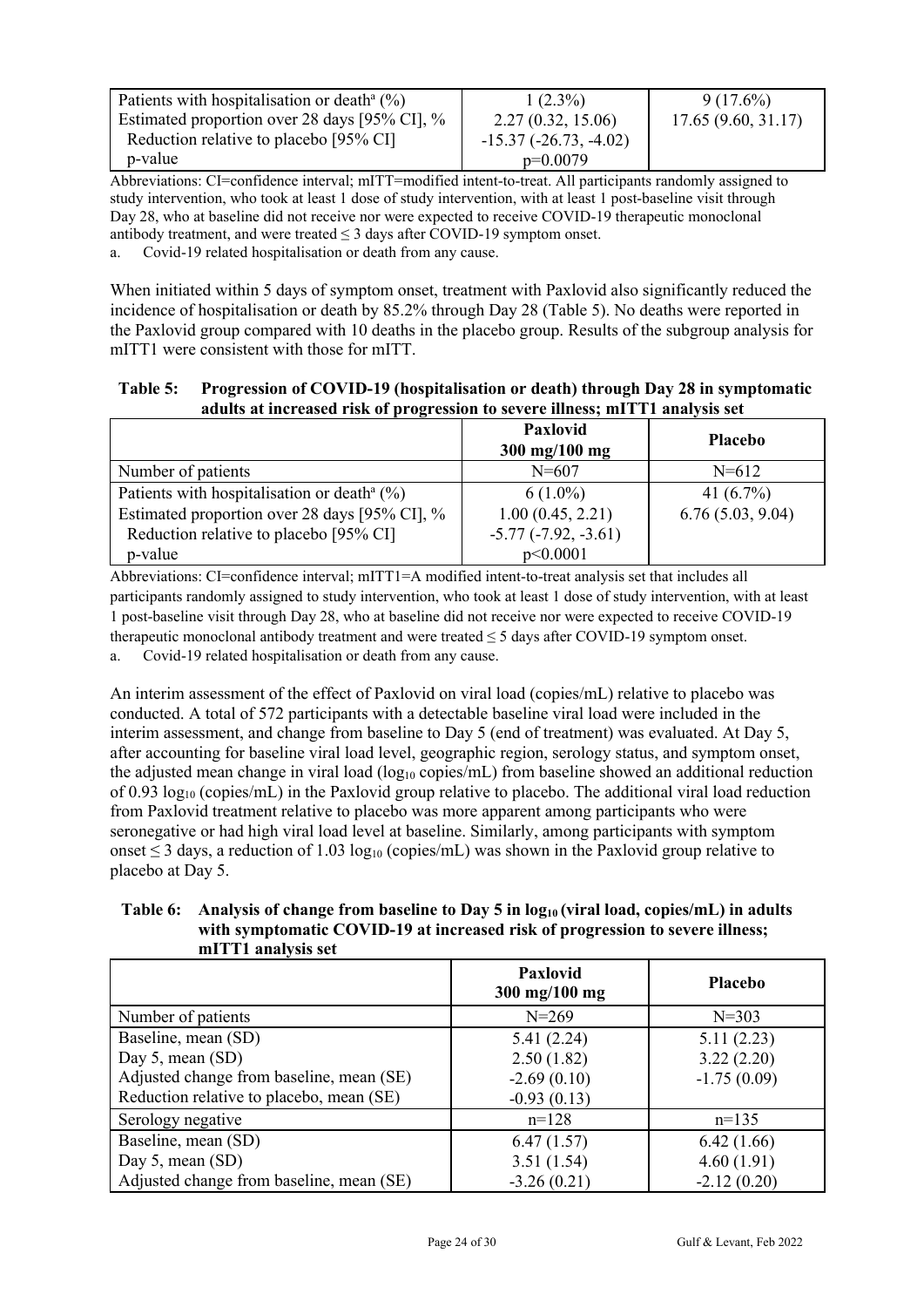| Reduction relative to placebo, mean (SE) | $-1.15(0.20)$ |               |
|------------------------------------------|---------------|---------------|
| Serology positive                        | $n=137$       | $n=160$       |
| Baseline, mean (SD)                      | 4.42(2.34)    | 4.01(2.07)    |
| Day 5, mean $(SD)$                       | 1.54(1.54)    | 2.15(1.80)    |
| Adjusted change from baseline, mean (SE) | $-2.28(0.14)$ | $-1.51(0.13)$ |
| Reduction relative to placebo, mean (SE) | $-0.77(0.17)$ |               |
| Viral load $\leq 10^{27}$ copies/mL      | $n=183$       | $n = 228$     |
| Baseline, mean (SD)                      | 4.26(1.76)    | 4.20(1.78)    |
| Day 5, mean $(SD)$                       | 1.82(1.56)    | 2.51(1.94)    |
| Adjusted change from baseline, mean (SE) | $-2.04(0.12)$ | $-1.25(0.11)$ |
| Reduction relative to placebo, mean (SE) | $-0.79(0.15)$ |               |
|                                          |               |               |
| Viral load $\geq 10^{\circ}$ copies/mL   | $n = 86$      | $n = 75$      |
| Baseline, mean (SD)                      | 7.85(0.52)    | 7.86(0.57)    |
| Day 5, mean $(SD)$                       | 3.98(1.43)    | 5.30(1.50)    |
| Adjusted change from baseline, mean (SE) | $-4.41(0.27)$ | $-3.01(0.27)$ |
| Reduction relative to placebo, mean (SE) | $-1.40(0.24)$ |               |
| Time from symptom onset to randomisation | $n=179$       | $n=201$       |
| $\leq$ 3 days (mITT)                     |               |               |
| Baseline, mean (SD)                      | 5.73(2.25)    | 5.46(2.24)    |
| Day 5, mean $(SD)$                       | 2.61(1.90)    | 3.45(2.33)    |
| Adjusted change from baseline, mean (SE) | $-2.99(0.12)$ | $-1.96(0.12)$ |

Abbreviations: mITT=modified intent-to-treat. All participants randomly assigned to study intervention, who took at least 1 dose of study intervention, with at least 1 post-baseline visit through Day 28, who at baseline did not receive nor were expected to receive COVID-19 therapeutic monoclonal antibody treatment, and were treated ≤ 3 days after COVID-19 symptom onset; mITT1=A modified intent-to-treat analysis set that includes all participants randomly assigned to study intervention, who took at least 1 dose of study intervention, with at least 1 post-baseline visit through Day 28, who at baseline did not receive nor were expected to receive COVID-19 therapeutic monoclonal antibody treatment, and were treated ≤ 5 days after COVID-19 symptom onset; SD=standard deviation; SE=standard error.

This medicinal product has been authorised under a so-called 'Emergency Use Authorization' scheme. This means that further evidence on this medicinal product is awaited. The Agency will review new information on this medicinal product at least every year and this SmPC will be updated as necessary.

# Paediatric population

The Agency has deferred the obligation to submit the results of studies with Paxlovid in one or more subsets of the paediatric population in the treatment of coronavirus disease 2019 (COVID-19) (see section 4.2 for information on paediatric use).

# **5.2 Pharmacokinetic properties**

The pharmacokinetics of nirmatrelvir/ritonavir have been studied in healthy participants.

Ritonavir is administered with nirmatrelvir as a pharmacokinetic enhancer resulting in higher systemic concentrations of nirmatrelvir. In healthy participants in the fasted state, the mean half-life  $(t_{1/2})$  of a single dose of 150 mg nirmatrelvir administered alone was approximately 2 hours compared to 7 hours after administration of a single dose of 250 mg/100 mg nirmatrelvir/ritonavir thereby supporting a twice-daily administration regimen.

Upon administration of single dose of nirmatrelvir/ritonavir 250 mg/100 mg to healthy participants in the fasted state, the geometric mean  $(CV%)$  maximum concentration  $(C_{\text{max}})$  and area under the plasma concentration-time curve from 0 to the time of last measurement  $(AUC<sub>last</sub>)$  was 2.88 ug/mL (25%) and 27.6 ug\*hr/mL (13%), respectively. Upon repeat-dose of nirmatrelvir/ritonavir 75 mg/100 mg, 250 mg/100 mg, and 500 mg/100 mg administered twice daily, the increase in systemic exposure at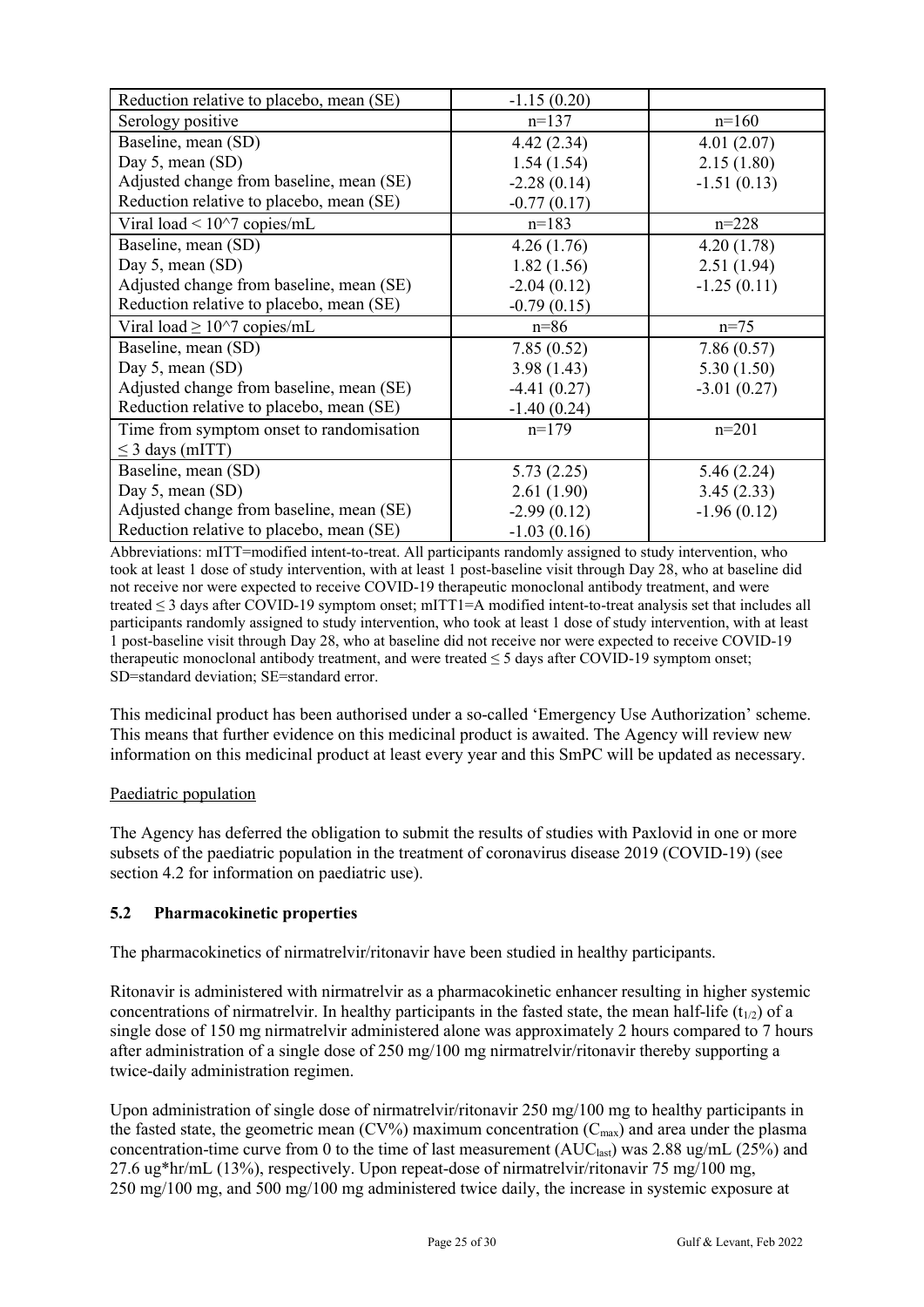steady-state appears to be less than dose proportional. Multiple dosing over 10 days achieved steadystate on Day 2 with approximately 2-fold accumulation. Systemic exposures on Day 5 were similar to Day 10 across all doses.

# Absorption

Following oral administration of nirmatrelvir/ritonavir 300 mg/100 mg after a single dose, the geometric mean nirmatrelvir (CV%)  $C_{\text{max}}$  and area under the plasma concentration-time curve from 0 to infinity (AUC<sub>inf</sub>) at steady-state was 2.21  $\mu$ g/mL (33) and 23.01  $\mu$ g\*hr/mL (23), respectively. The median (range) time to  $C_{\text{max}}$  (T<sub>max</sub>) was 3.00 hrs (1.02-6.00). The arithmetic mean (+SD) terminal elimination half-life was 6.1 (1.8) hours.

Following oral administration of nirmatrelvir/ritonavir 300 mg/100 mg after a single dose, the geometric mean ritonavir (CV%)  $C_{\text{max}}$  and AU $C_{\text{inf}}$  was 0.36  $\mu$ g/mL (46) and 3.60  $\mu$ g\*hr/mL (47), respectively. The median (range) time to  $C_{\text{max}}$  (T<sub>max</sub>) was 3.98 hrs (1.48-4.20). The arithmetic mean (+SD) terminal elimination half-life was 6.1 (2.2) hours.

# *Effect of food on oral absorption*

Dosing with a high fat meal modestly increased the exposure of nirmatrelvir (approximately 15% increase in mean  $C_{\text{max}}$  and 1.6% increase in mean  $AUC_{\text{last}}$ ) relative to fasting conditions following administration of a suspension formulation of nirmatrelvir coadministered with ritonavir tablets.

# **Distribution**

The protein binding of nirmatrelvir in human plasma is approximately 69%.

The protein binding of ritonavir in human plasma is approximately 98-99%.

# Biotransformation

In vitro studies assessing nirmatrelvir without concomitant ritonavir suggest that nirmatrelvir is primarily metabolised by CYP3A4. Nirmatrelvir does not reversibly inhibit CYP2D6, CYP2C9, CYP2C19, CYP2C8, or CYP1A2 in vitro at clinically relevant concentrations. In vitro study results showed nirmatrelvir may be inducer of CYP3A4, CYP2B6, CYP2C8, and CYP2C9. The clinical relevance is unknown. Based on in vitro data, nirmatrelvir has a low potential to inhibit BCRP, MATE2K, OAT1, OAT3, OATP1B3 and OCT2. There is a potential for nirmatrelvir to inhibit MDR1, MATE1, OCT1 and OATP1B1 at clinically relevant concentrations. Administration of nirmatrelvir with ritonavir inhibits the metabolism of nirmatrelvir. In plasma, the only drug-related entity observed was unchanged nirmatrelvir. Minor oxidative metabolites were observed in the faeces and urine.

*In vitro* studies utilising human liver microsomes have demonstrated that cytochrome P450 3A (CYP3A) is the major isoform involved in ritonavir metabolism, although CYP2D6 also contributes to the formation of oxidation metabolite M–2.

Low doses of ritonavir have shown profound effects on the pharmacokinetics of other protease inhibitors (and other products metabolised by CYP3A4) and other protease inhibitors may influence the pharmacokinetics of ritonavir.

Ritonavir has a high affinity for several cytochrome P450 (CYP) isoforms and may inhibit oxidation with the following ranked order: CYP3A4 > CYP2D6. Ritonavir also has a high affinity for P-glycoprotein (P-gp) and may inhibit this transporter. Ritonavir may induce glucuronidation and oxidation by CYP1A2, CYP2C8, CYP2C9 and CYP2C19 thereby increasing the biotransformation of some medicinal products metabolised by these pathways and may result in decreased systemic exposure to such medicinal products, which could decrease or shorten their therapeutic effect.

# Elimination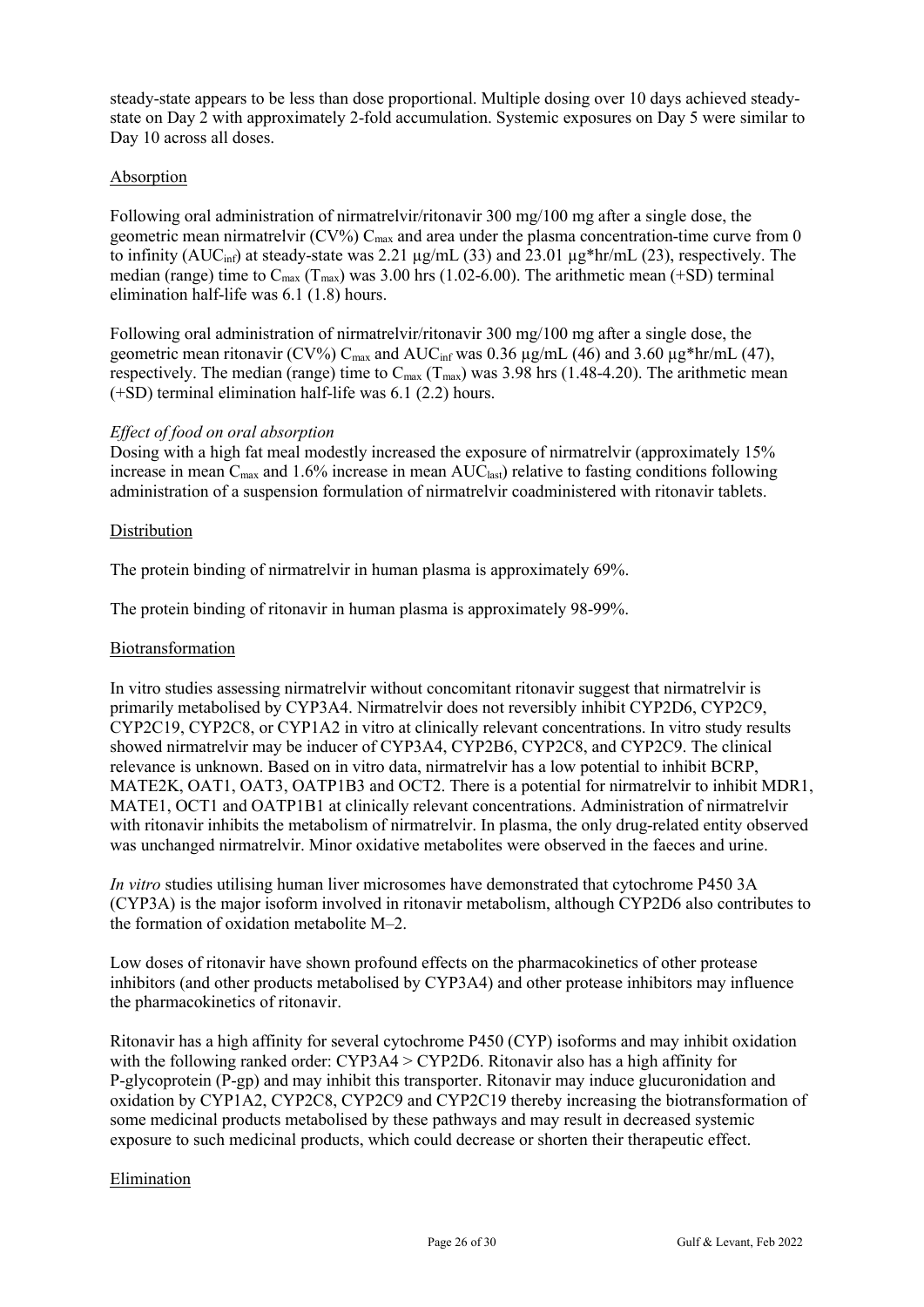The primary route of elimination of nirmatrelvir when administered with ritonavir was renal excretion of intact drug. Approximately 49.6% and 35.3% of the administered dose of nirmatrelvir 300 mg was recovered in urine and faeces, respectively. Nirmatrelvir was the predominant drug-related entity with small amounts of metabolites arising from hydrolysis reactions in excreta. In plasma, the only drugrelated entity quantifiable was unchanged nirmatrelvir.

Human studies with radiolabelled ritonavir demonstrated that the elimination of ritonavir was primarily via the hepatobiliary system; approximately 86% of radiolabel was recovered from stool, part of which is expected to be unabsorbed ritonavir*.*

# Specific populations

The pharmacokinetics of nirmatrelvir/ritonavir based on age and gender have not been evaluated.

# *Racial or ethnic groups*

Systemic exposure in Japanese participants was numerically lower but not clinically meaningfully different than those in Western participants.

#### *Patients with renal impairment*

Compared to healthy controls with no renal impairment, the  $C_{\text{max}}$  and AUC of nirmatrelvir in patients with mild renal impairment was 30% and 24% higher, in patients with moderate renal impairment was 38% and 87% higher, and in patients with severe renal impairment was 48% and 204% higher, respectively.

#### *Patients with hepatic impairment*

Compared to healthy controls with no hepatic impairment, the pharmacokinetics of nirmatrelvir in subjects with moderate hepatic impairment was not significantly different.

# Interaction studies conducted with nirmatrelvir/ritonavir

CYP3A4 was the major contributor to the oxidative metabolism of nirmatrelvir, when nirmatrelvir was tested alone in human liver microsomes. Ritonavir is an inhibitor of CYP3A and increases plasma concentrations of nirmatrelvir and other drugs that are primarily metabolised by CYP3A. Despite being coadministered with ritonavir as a pharmacokinetic enhancer, there is potential for strong inhibitors and inducers to alter the pharmacokinetics of nirmatrelvir.

The effects of coadministration of Paxlovid with itraconazole (CYP3A inhibitor) and carbamazepine (CYP3A inducer) on the nirmatrelvir AUC and Cmax are summarised in Table 7 (effect of other medicinal products on nirmatrelvir).

#### **Table 7: Interactions with other medicinal products: pharmacokinetic parameters for nirmatrelvir in the presence of the coadministered medicinal products**

| Coadministered<br>medicinal<br>product |                                        | Dose (schedule)                                            |   | Ratio (in combination<br>with coadministered<br>medicinal product/alone)<br>of nirmatrelvir<br>pharmacokinetic<br>parameters (90% CI);<br>no effect=100 |                            |
|----------------------------------------|----------------------------------------|------------------------------------------------------------|---|---------------------------------------------------------------------------------------------------------------------------------------------------------|----------------------------|
|                                        | Coadministered<br>medicinal<br>product | nirmatrelvir/<br>ritonavir                                 |   | $C_{\text{max}}$                                                                                                                                        | AUC <sup>a</sup>           |
| carbamazepine <sup>b</sup>             | 300 mg twice<br>daily<br>$(16$ doses)  | $300 \text{ mg}/100 \text{ mg}$ twice daily<br>$(5$ doses) | 9 | 56.82 (47.04,<br>68.62)                                                                                                                                 | 44.50<br>(33.77,<br>58.65) |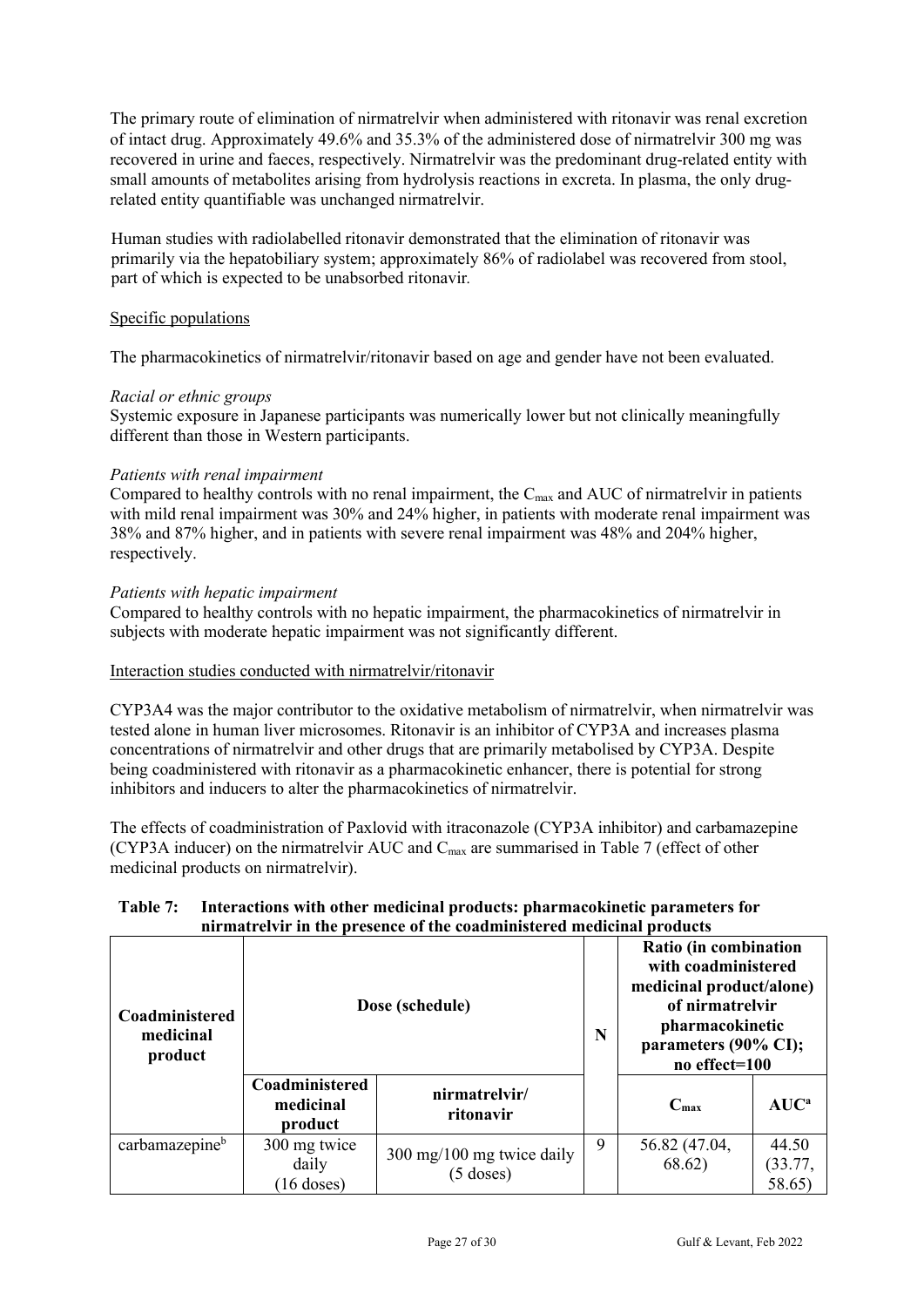| <i>s</i> traconazole | 200 mg once<br>daılv<br><sup>8</sup> doses) | 300 mg/100 mg twice daily<br>$(5$ doses) |  | 118.57 (112.50,<br>124.97) | 138.82<br>(129.25,<br>149.11 |
|----------------------|---------------------------------------------|------------------------------------------|--|----------------------------|------------------------------|
|----------------------|---------------------------------------------|------------------------------------------|--|----------------------------|------------------------------|

Abbreviations: AUC=area under the plasma concentration-time curve; CI=confidence interval;

 $C<sub>max</sub>=maximum plasma concentrations.$ 

- a. For carbamazepine, AUC=AUC<sub>inf,</sub> for itraconazole, AUC=AUC<sub>tau</sub>.
- b. Carbamazepine titrated up to 300 mg twice daily on Day 8 through Day 15 (e.g., 100 mg twice daily on Day 1 through Day 3 and 200 mg twice daily on Day 4 through Day 7).

# **5.3 Preclinical safety data**

# Toxicology

Repeat-dose toxicity studies up to 1 month duration of nirmatrelvir in rats and monkeys resulted in no adverse findings.

Repeat-dose toxicity studies of ritonavir in animals identified major target organs as the liver, retina, thyroid gland and kidney. Hepatic changes involved hepatocellular, biliary and phagocytic elements and were accompanied by increases in hepatic enzymes. Hyperplasia of the retinal pigment epithelium and retinal degeneration have been seen in all of the rodent studies conducted with ritonavir, but have not been seen in dogs. Ultrastructural evidence suggests that these retinal changes may be secondary to phospholipidosis. However, clinical trials revealed no evidence of medicinal product-induced ocular changes in humans. All thyroid changes were reversible upon discontinuation of ritonavir. Clinical investigation in humans has revealed no clinically significant alteration in thyroid function tests.

Renal changes including tubular degeneration, chronic inflammation and proteinurea were noted in rats and are felt to be attributable to species-specific spontaneous disease. Furthermore, no clinically significant renal abnormalities were noted in clinical trials.

# Carcinogenesis

Paxlovid has not been evaluated for the potential to cause carcinogenicity.

Nirmatrelvir has not been evaluated for the potential to cause carcinogenicity.

Long-term carcinogenicity studies of ritonavir in mice and rats revealed tumorigenic potential specific for these species, but are regarded as of no relevance for humans.

# Mutagenesis

Paxlovid has not been evaluated for the potential to cause mutagenicity.

Nirmatrelvir was not genotoxic in a battery of assays, including bacterial mutagenicity, chromosome aberration using human lymphoblastoid TK6 cells and *in vivo* rat micronucleus assays.

Ritonavir was found to be negative for mutagenic or clastogenic activity in a battery of *in vitro* and *in vivo* assays including the Ames bacterial reverse mutation assay using *S. typhimurium* and *E. coli*, the mouse lymphoma assay, the mouse micronucleus test and chromosomal aberration assays in human lymphocytes.

# Reproductive toxicity

# *Nirmatrelvir*

In a fertility and early embryonic development study, nirmatrelvir was administered to male and female rats by oral gavage at doses of 60, 200, or 1,000 mg/kg/day once daily beginning 14 days prior to mating, throughout the mating phase, and continued through Gestation Day (GD) 6 for females and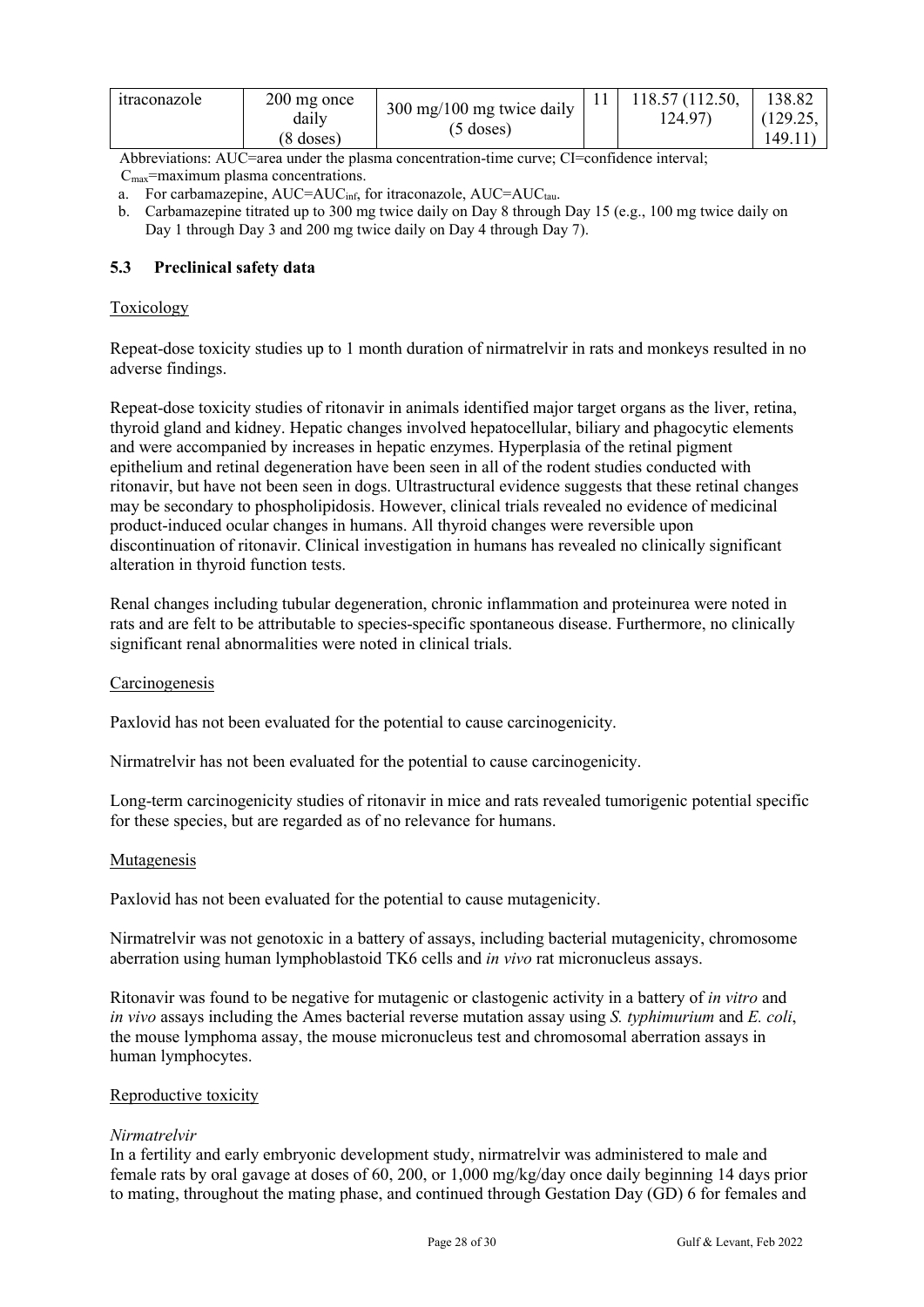for a total of 32 doses for males. There were no effects on fertility, reproductive performance, or early embryonic development at doses up to 1,000 mg/kg/day representing 12x/4.3x based on the predicted human C<sub>max</sub>/AUC<sub>24</sub> at a twice-daily dose of 300 mg/100 mg nirmatrelyir/ritonavir.

The potential embryo-foetal toxicity of nirmatrelvir was evaluated in the definitive rat and rabbit studies at doses up to  $1,000 \text{ mg/kg/day}$ . There was no nirmatrely in-related effect in any of the parameters in the rat embryo-foetal development (EFD) study up to the highest dose of 1,000 mg/kg/day (exposure margin of 16x/7.8x based on total C<sub>max</sub>/AUC<sub>24</sub> over the predicted human exposures at a dose of 300 mg/100 mg nirmatrelvir/ritonavir twice daily). In the rabbit EFD study, there was no nirmatrelvir-related effect on foetal morphology or embryo-foetal viability up to the highest dose of 1,000 mg/kg/day (exposure margin of  $24x/10x$  based on total  $C_{\text{max}}/AUC_{24}$ ), however adverse nirmatrelvir-related lower foetal body weights (0.91x control) were observed at 1,000 mg/kg/day in the presence of nonadverse, low magnitude effects on maternal body weight change and food consumption at this dose. Growth delay is likely reversible following cessation of exposure in human, and it was not present at the intermediate dose  $(10x/2.8x C_{max}/AUC_{24}$  over the predicted clinical exposure). There were no nirmatrelvir-related severe manifestations of developmental toxicity (malformations and embryo-foetal lethality) at the highest dose tested, 1,000 mg/kg/day.

# *Ritonavir*

Ritonavir produced no effects on fertility in rats.

Ritonavir was administered orally to pregnant rats (at 0, 15, 35, and 75 mg/kg/day) and rabbits (at 0, 25, 50, and 110 mg/kg/day) during organogenesis (on GD 6 through 17 and 6 through 19, respectively). No evidence of teratogenicity due to ritonavir was observed in rats and rabbits. Increased incidences of early resorptions, ossification delays and developmental variations, as well as decreased foetal body weights were observed in the rat in the presence of maternal toxicity. A slight increase in the incidence of cryptorchidism was also noted in rats (at a maternally toxic dose). In the rabbit, resorptions, decreased litter size and decreased foetal weights were observed in the presence of maternal toxicity. In pre- and post-natal development study in rats, administration 0, 15, 35, and 60 mg/kg/day ritonavir from GD 6 through Post-natal Day 20 resulted in no developmental toxicity.

# **6. PHARMACEUTICAL PARTICULARS**

# **6.1 List of excipients**

#### Nirmatrelvir

Tablet core: Microcrystalline cellulose Lactose monohydrate Croscarmellose sodium Colloidal silicon dioxide Sodium stearyl fumarate

Film-coat: Hypromellose (E464) Titanium dioxide (E171) Macrogol (E1521) Iron oxide red (E172)

Ritonavir

Tablet core: Copovidone Sorbitan laurate